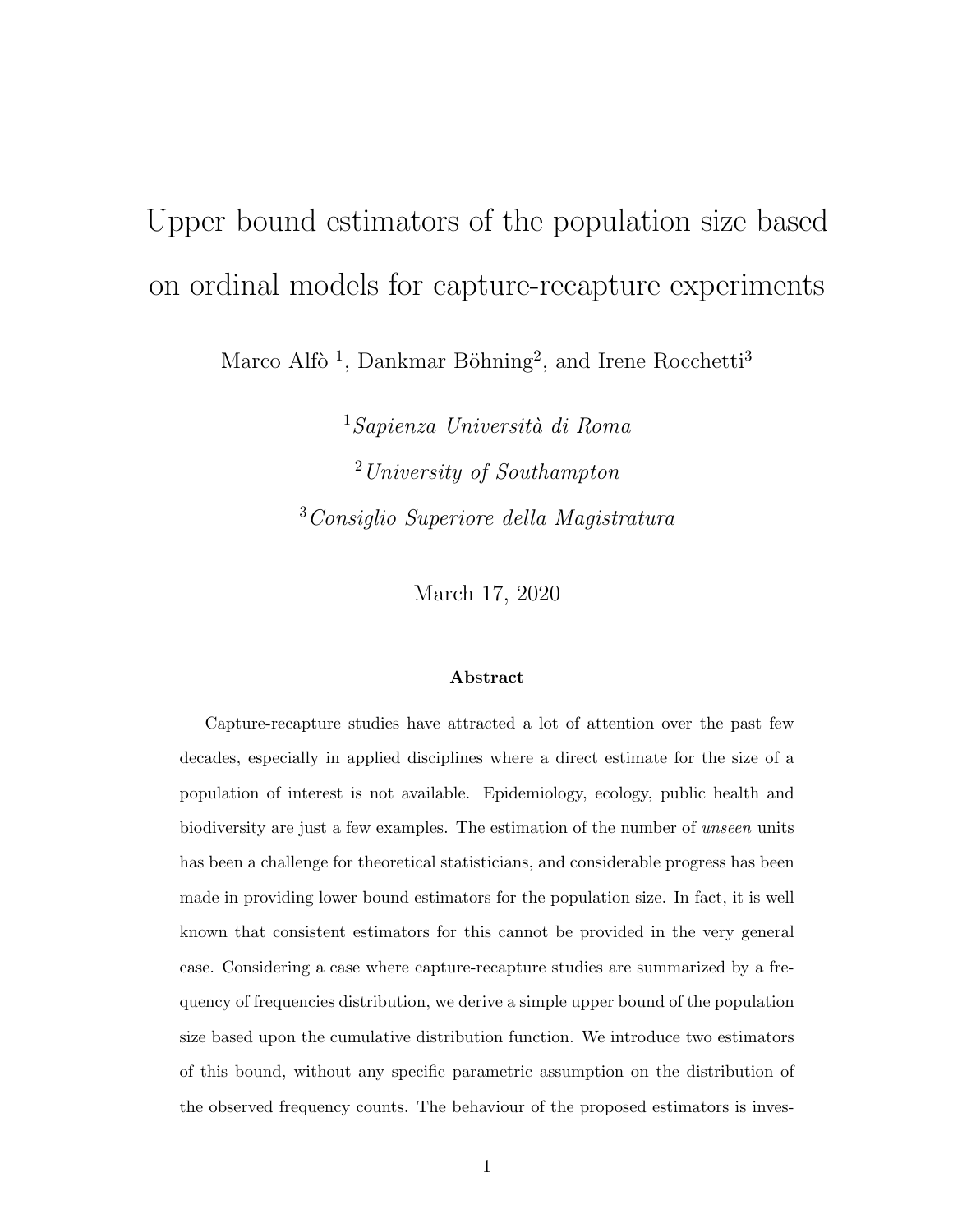tigated using several benchmark datasets and a large-scale simulation experiment based on the scheme discussed by Pledger (2005).

Key words: Capture–recapture experiments, frequency of frequencies distribution, ordinal data, population size estimation, upper bound.

### 1 Introduction

Capture-recapture methods were originally developed in the ecological setting with the aim of estimating the unknown size of an (possibly elusive) animal population; since then, they have been gradually applied to other empirical settings, ranging from epidemiology and public health, see Böhning *et al.* (2004), to biodiversity, see Bunge *et al.* (2012), text analysis, see Efron and Thistead (1976), and software engineering, see Liu et al. (2015). For human populations, we usually observe individual records from *multiple-systems*; that is, we have information in the form of an indicator variable  $x_{ij}$  which is equal to one if the *i*-th unit has been recorded by the *j*-th system,  $i = 1, ..., N$ ,  $j = 1, ..., m$ , and equal to zero otherwise. The goal is to estimate the size  $N$  of the population based on several, incomplete, lists of individuals recorded from that population; given the study design, the information is available only for those individuals with  $x_i = \sum_{j=1}^m x_{ij} > 0$ , that is only for individuals that have been registered by at least one source. Being identified by a list corresponds to being captured on a sampling occasion, and the probability of this occurring will be referred to as the capture probability. Often, the number of available lists in human studies is lower than the number of trapping/sampling occasions in wildlife studies.

When the study output is summarized by a frequency of frequencies distribution, say  $(x, n_x)$ , where  $n_x$  denotes the number of units that have been recorded exactly x times, the problem of recovering the population size  $N = \sum_{x\geq 0} n_x$  is equivalent to that of recovering the number of unrecorded units,  $n_0$ . By using a specific parametric model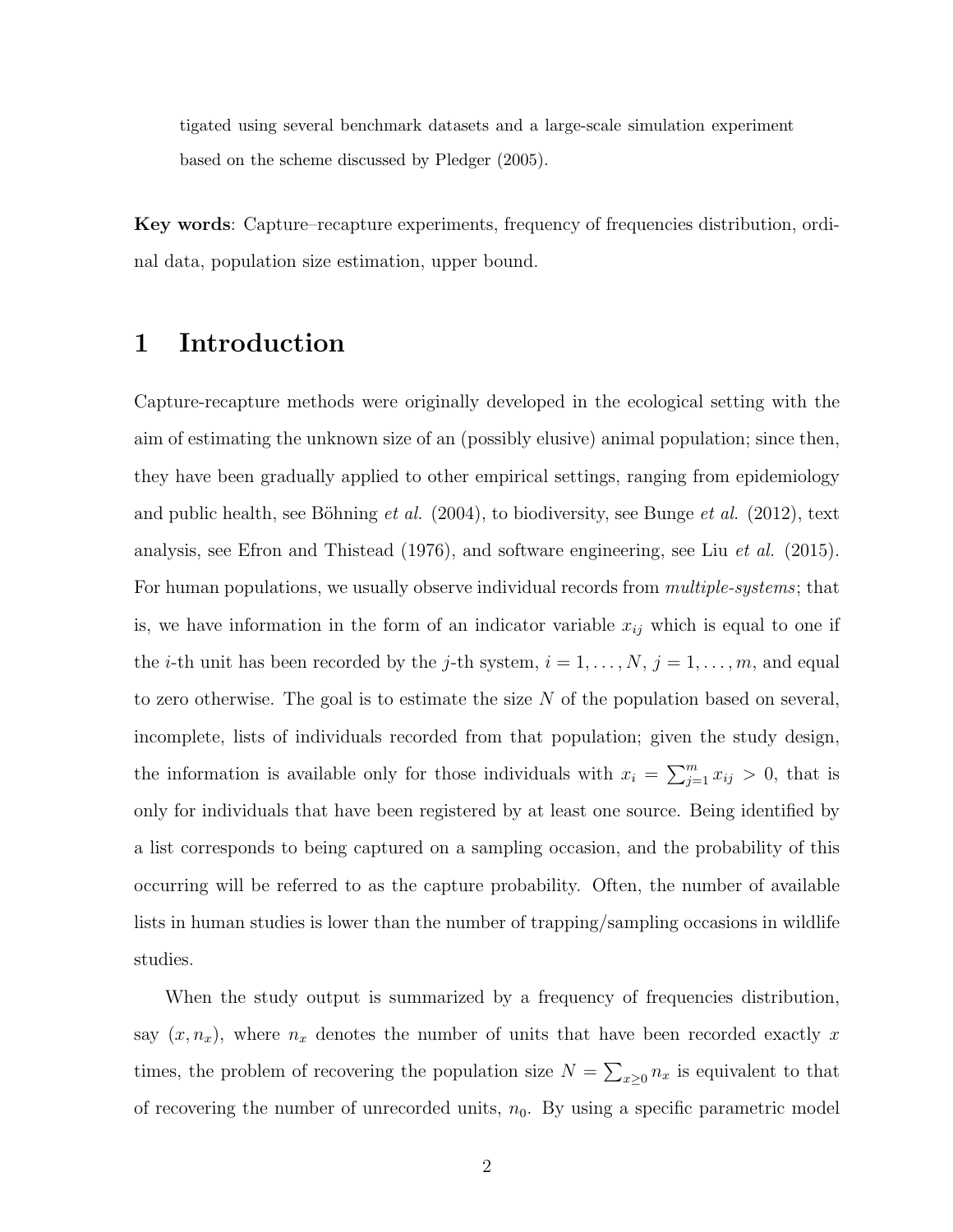to fit the observed distribution, it is possible to derive an estimate for  $n_0$  and, therefore, for N. However, it is well known, see Sanathan (1977), that a consistent estimator for  $n_0$ cannot be derived in the general family of nonparametric mixture densities. Choosing the best model has been proven to be a complex task, with no general solution, as several data generating processes can provide the same fit to the observed, truncated, distribution, see Link (2003) for a thoughtful example. As a result, lower bound estimators have attracted particular interest, see Chao (1989) and Mao (2007); in fact, it is generally acknowledged that a finite upper bound for the population size does not exist, see Mao and Lindsay (2007).

By using a simple ordinal model to represent the observed frequency distribution, however, we show that the population size may be bounded from above, regardless of the true data generating process. Unfortunately, the bound depends on unknown quantities referring to the complete (untruncated) distribution; therefore, we show how this can be approximated by using the observed frequency counts and give some guidance on conditions for such an approximation to work well.

The paper is structured as follows. In Section [3,](#page-4-0) we introduce the notation, the elementary treatment of the problem, and some basic relations that can be readily established; in the following Section [4,](#page-7-0) an upper bound for  $N$  is provided, which can be estimated by using the approximations given in Section [5.](#page-9-0) Section [6](#page-13-0) discusses the application of the proposed estimators to five benchmark datasets. All of these datasets have the essential feature that the population size is known; we may thus compare the true value of the upper bound with the proposed estimates, and evaluate the coverage, which is further investigated through a large-scale simulation exercise in Section [8.](#page-18-0) A non-standard application is discussed in Section [7,](#page-17-0) where the distribution of an ordered categorical variable, potentially prone to measurement error, is analysed. The paper closes with Section [9](#page-19-0) providing some concluding remarks. The Supporting Information available at the Biometrics website describes the analytical and bootstrap approaches to calculate the variance for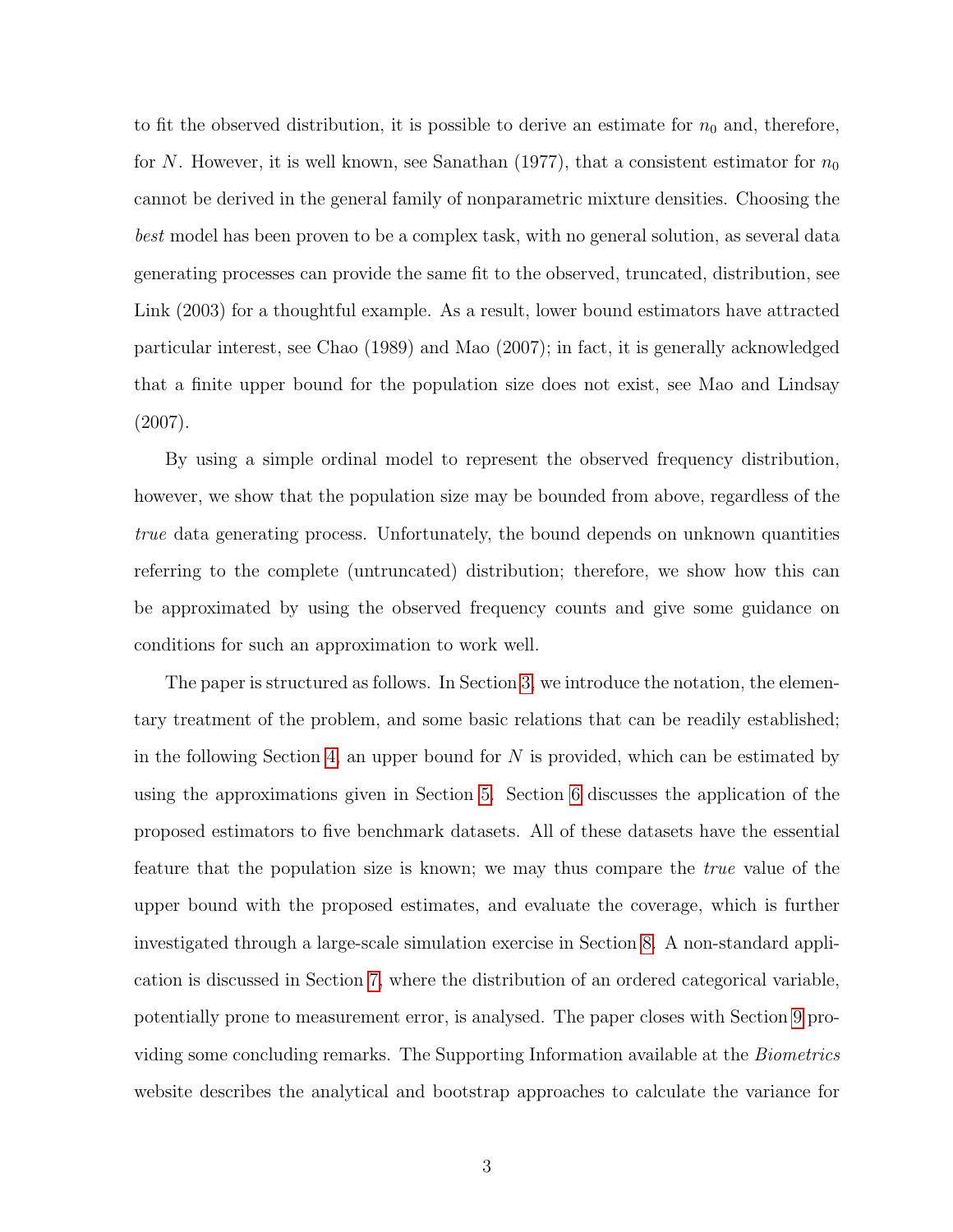the proposed upper bound estimators; it also provides some further results for the real data and simple R code to reproduce our results.

### <span id="page-3-0"></span>2 Motivation

Before proceeding to introduce the notation and the technical contents of the paper, we would like to motivate our approach and briefly explain why a practitioner could be interested in using it. Our aim is to propose a way to estimate the maximum size of a hidden population; the justification for this approach stems from the empirical evidence that, in some specific cases, this count may be of major importance.

For example, let us consider the outbreak of hepatitis A virus (HAV) that occurred in and around a college in northern Taiwan from April to July 1995, see Chao (2001) for further details. To quantify the extent of this outbreak, the number of hepatitis cases was determined using an imperfect screening procedure based on merging three lists (serum test records, hospital records and epidemiologists' records) of the infected. Twenty-eight students were present in all 3 lists, 56 in 2 lists, and 187 in only one list. Therefore, the number of infected students observed was  $n = 271$ . However, some students with hepatitis were missed by all 3 sources. In fact, a definitive serological test was later performed on all students at the college and a total of  $N = 545$  students were found to have hepatitis. In other words,  $n_0 = 274$  infected students were not recorded by any of the sources. The data are presented in the last row of Table [1.](#page-25-0) In this case, having an estimate of the maximum extent of the outbreak could be important from the perspective of prevention and healthcare. This may help to plan specific health policy actions and to define the size of the corresponding health-providing services. The same question may arise in the social sciences, when we consider deviant (Böhning et al., 2004) or illegal (van der Heijden et al., 2003; King et al., 2014) behaviours; in fact, the estimates we provide may give an idea of the social burden of the problem.

Even when the problem is that of estimating the richness of a population, the max-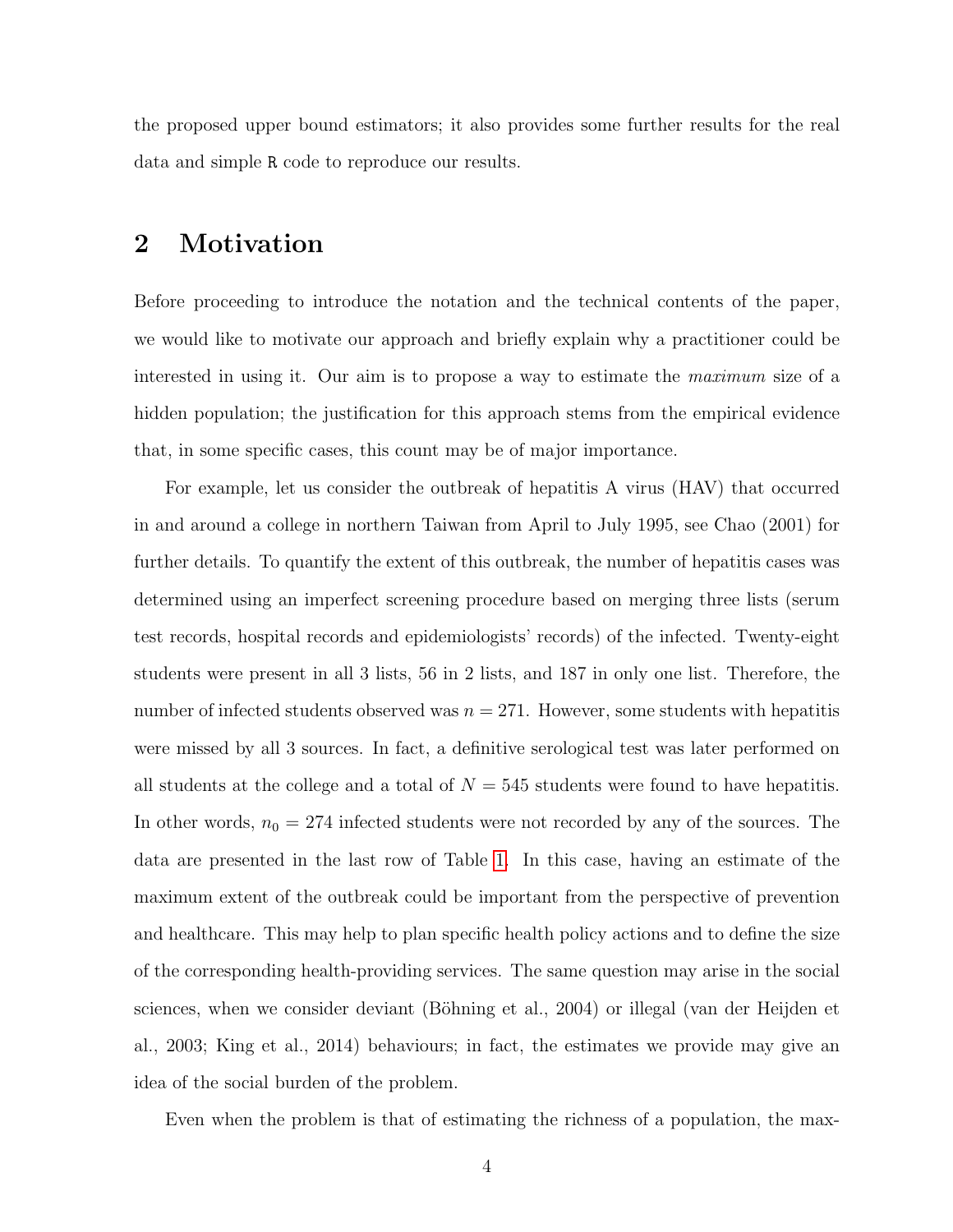imum number of classes/species could be of interest in itself or worth using to obtain a more precise estimate, based on both lower and upper bounds for such a quantity; see Eren et al. (2012) for an application to Archaeology. A similar aim can also be found in software engineering, where the maximum number of defects in a software application is often of interest, see Liu et al. (2015) or, just to give an example, the web page Software Testing Help (2020) containing a discussion of the importance of such information in software testing. In all of these cases, having a reliable estimate of the maximum size of the population of interest could be a crucial step towards providing a timely and successful solution to the problem.

### <span id="page-4-0"></span>3 Ordinal models for capture-recapture experiments

Let us start by defining some notation that will be used in the following Sections. We start from a target, partially observed, population, with the aim of estimating its size, denoted by N. For this purpose, we use m identification sources/sampling occasions that register units from the population. We may consider empirical situations where we either use the *same* mechanism repeatedly on  $m$  subsequent occasions, or several different registration sources. The mechanism(s) allow us to observe only a portion of the population. More precisely, we consider a binary indicator variable  $x_{ij}$  which equals 1 if the i-th unit has been identified by the j-th source/sampling occasion, and zero otherwise. Observed units fulfil the condition  $x_i = \sum_{j=1}^m x_{ij} > 0$ , while the others, having  $x_i = 0$ , remain *unobserved*. The number of sampling occasions, m, may be known a priori, or it may be the maximum observed count. Rearranging unit indices, we may denote the global population by  $x_1, \ldots, x_N$  and the observed sample by  $x_1, \ldots, x_n$ ; in this way,  $x_{n+1} = \cdots = x_N = 0$ , without any loss of generality.

The target population can be described by the probability density function  $(x, \tau_x)$ , where  $x = 0, 1, \ldots, m$ , and  $\tau_x$  denotes the probability that a generic unit from the population is observed exactly x times. Clearly, the usual constraints  $\tau_x \ge 0$  and  $\sum_{x=0}^{m} \tau_x = 1$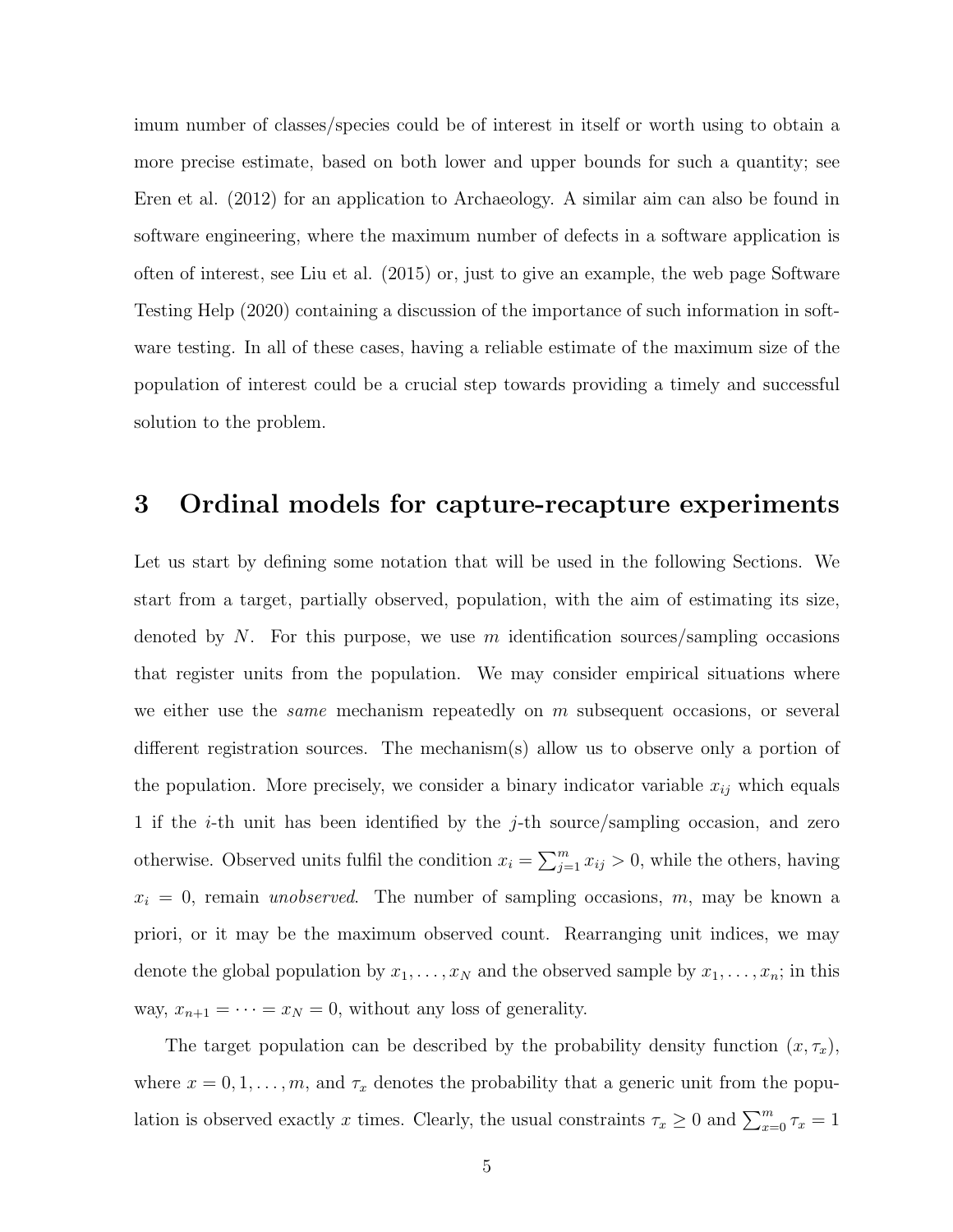apply. In the following, we will denote the observed frequency distribution by  $(x, n_x)$ . The size of the observed sample is  $n = \sum_{x>0} n_x$  and the corresponding distribution is truncated at zero, in the sense that units with  $x = 0$  are not observed and therefore not in the sample. An obvious estimate for  $\tau_x$  would be the relative frequency  $n_x/N$  which, however, cannot be computed since N is unknown. The empirical relative frequency  $n_x/n$ provides an estimate of the zero-truncated probability  $\tau_x/(1 - \tau_0)$ . Due to such a design,  $n_0$  and  $N = \sum_{x=0}^{m} n_x$  are both unknown, and finding an estimate for the population size N on the basis of the observed zero-truncated distribution is a special case of the general capture-recapture problem, see Bunge and Fitzpatrick (1993), Wilson and Collins (1992), Chao (2001).

In this framework, the random variable  $X_i = \sum_{j=1}^m X_{ij}$ ,  $X_{ij} \in \{0,1\}$  denotes the number of captures for a given individual; the corresponding values can be considered as the categories of an ordinal random variable. As noted before, the equalities  $n =$  $\sum_{i=1}^{N} \mathbb{I}(X_i > 0)$  and  $n_0 = N - n = \sum_{i=1}^{N} \mathbb{I}(X_i = 0)$  hold by definition, where  $\mathbb{I}(a)$  represents the indicator function for the event  $a$ . We write the complete data cumulative distribution function as

$$
\Pr(X \leq j) = \sum_{x \leq j} \tau_x = \pi_j = \exp(\theta_j) / [1 + \exp(\theta_j)],
$$

where

$$
\theta_j = \log\left(\frac{\pi_j}{1-\pi_j}\right), \quad j = 1, \ldots, m.
$$

Clearly, we have that  $\pi_j \leq \pi_{j'}$  and  $\theta_j \leq \theta_{j'}$ ,  $j < j' = 1, \ldots, m$ . If we consider the zero-truncated distribution, we may write

$$
\Pr\left(X \le j \mid X > 0\right) = p_j
$$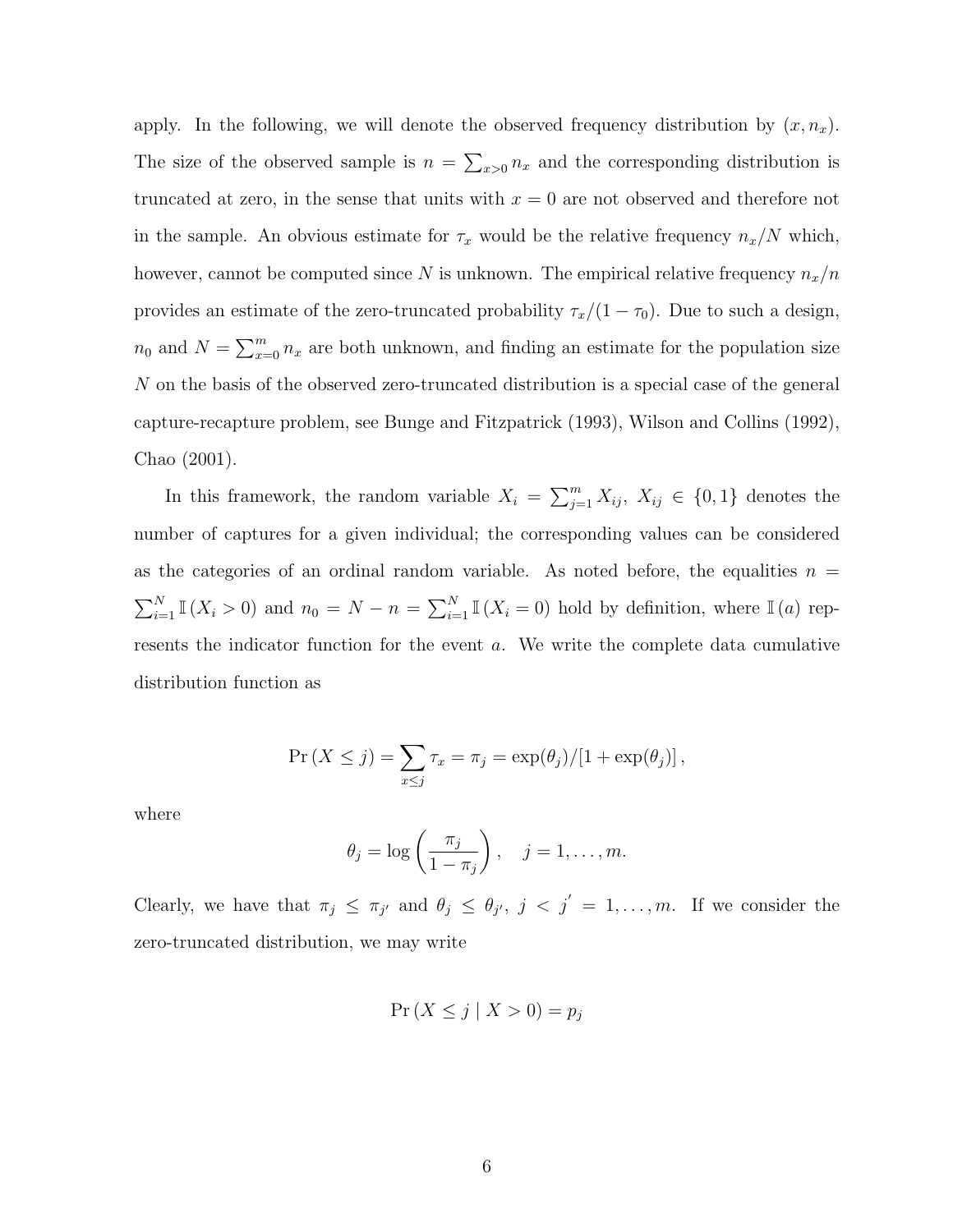and the following equality holds:

$$
\pi_j = \Pr(X \le j) = \Pr(X = 0) + \Pr(0 < X \le j) = \pi_0 + (1 - \pi_0)p_j
$$

Solving for  $\pi_0$ , we obtain

$$
\pi_0 = \frac{\pi_j - p_j}{1 - p_j},
$$

or, rather

<span id="page-6-0"></span>
$$
p_j = \frac{\pi_j - \pi_0}{1 - \pi_0}.
$$
 (1)

.

Based on the ordinal nature of  $X$ , we may write

$$
\theta_j = \theta_0 + \psi_j \,,
$$

where

$$
\psi_j = \log\left(\frac{\pi_j(1-\pi_0)}{\pi_0(1-\pi_j)}\right) = \log\left(\frac{\pi_j}{\pi_0}\frac{1}{(1-p_j)}\right) = \log\left(\frac{\pi_j}{\pi_j-p_j}\right),\,
$$

and obtain the following constraints:

$$
\psi_j \geq 0
$$
,  $\psi_j \leq \psi_{j'}$ , for  $j \leq j' = 1, ..., m$ .

<span id="page-6-1"></span>Since  $\exp(\theta_j) = \exp(\theta_0 + \psi_j) = \exp(\psi_j) \exp(\theta_0)$ , the generic term of the truncated probability distribution  $p_j$  can be written as

$$
p_j = \frac{\exp(\theta_j) - \exp(\theta_j - \psi_j)}{1 + \exp(\theta_j)} = \frac{\exp(\theta_j)}{1 + \exp(\theta_j)} \left(1 - \frac{1}{\exp(\psi_j)}\right) = \pi_j(1 - \gamma_j), \quad (2)
$$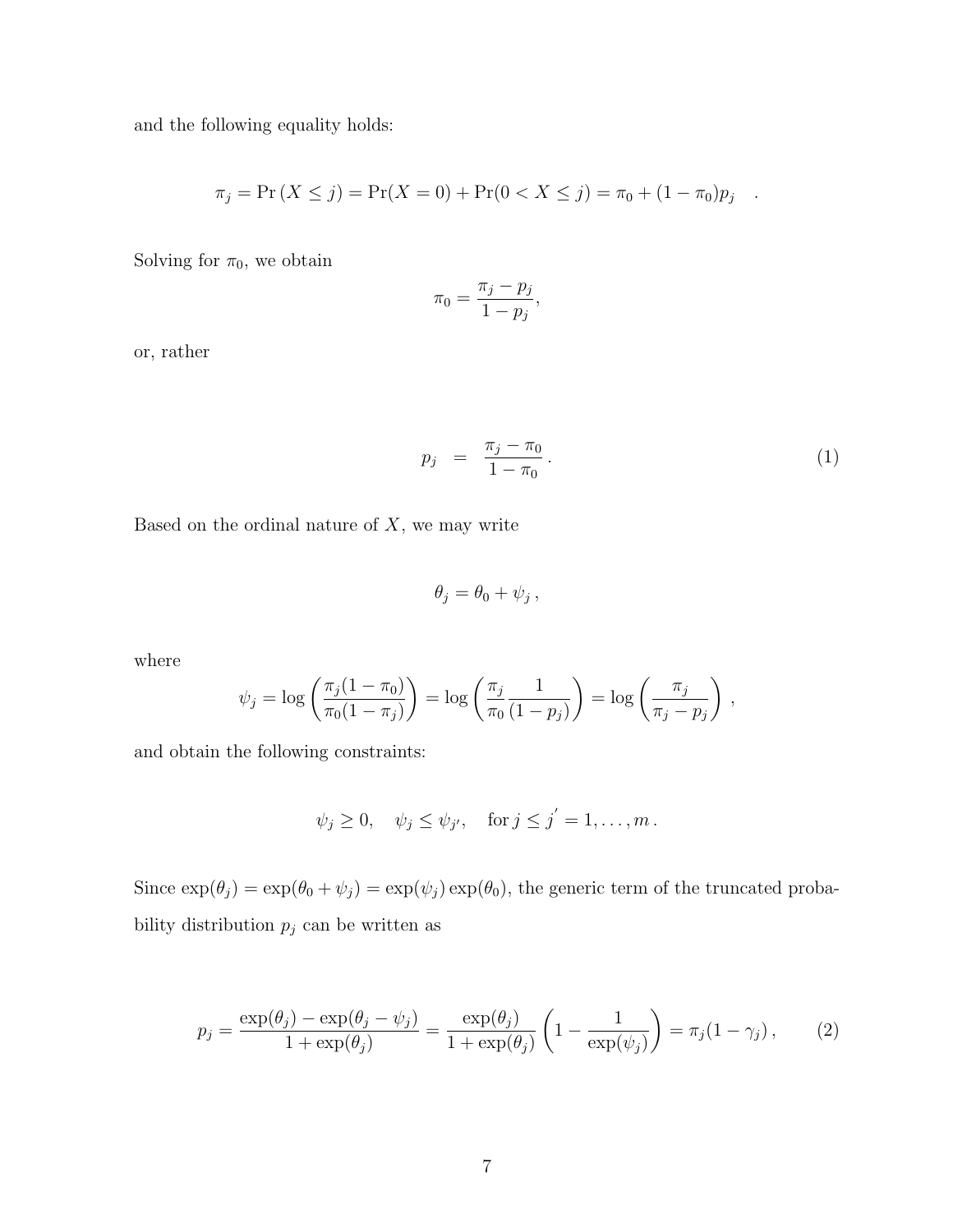where the elements  $\gamma_j = \exp(-\psi_j) = \frac{\exp(\theta_0)}{\theta_j}$  fulfil the constraints

$$
1 \geq \gamma_j \geq \gamma_{j'}, \quad j \leq j' = 1, \dots, m.
$$

<span id="page-7-1"></span>We can thus write  $\pi_j = \frac{p_j}{1 - \epsilon}$  $\frac{p_j}{1-\gamma_j}$  and obtain the following m equalities for  $\pi_0$ :

$$
\pi_0 = \frac{\pi_j - p_j}{1 - p_j} = \frac{\gamma_j p_j}{(1 - \gamma_j)(1 - p_j)}, \quad j = 1, \dots, m. \tag{3}
$$

Given that the truncated distribution  $n_j$ ,  $j = 1, \ldots, m$ , is observed, providing an estimate for  $\pi_0$  is equivalent to providing an estimate for  $\gamma_j$ , for a given  $j = 1, \ldots, m$ . However, the only information we can derive for  $\gamma_j$  is that  $\gamma_j \leq (1-p_j)$ ,  $j=1,\ldots,m$ , since  $\pi_0 \leq 1$ in eq. [\(3\)](#page-7-1), and this is of limited value. In fact, as  $\gamma_j \to (1 - p_j)$ ,  $\pi_0 \to 1$ , leading to an uninformative infinite upper bound for the population size.

### <span id="page-7-0"></span>4 An upper bound for N

Our purpose is, however, to develop an upper bound for  $N$  which can be readily used in empirical applications. For this purpose, let us consider two indices  $j$  and  $h$  with  $j < h = 1, \ldots, m$ . We know that the following inequalities hold:

$$
\pi_h \geq \pi_j : \n p_h \geq p_j ; \n \gamma_h \leq \gamma_j .
$$
\n(4)

Based on equation [\(1\)](#page-6-0), we may write

$$
1 - p_j = 1 - \frac{\pi_j - \pi_0}{1 - \pi_0} = \frac{1 - \pi_0 - \pi_j + \pi_0}{1 - \pi_0} = \frac{1 - \pi_j}{1 - \pi_0} ,
$$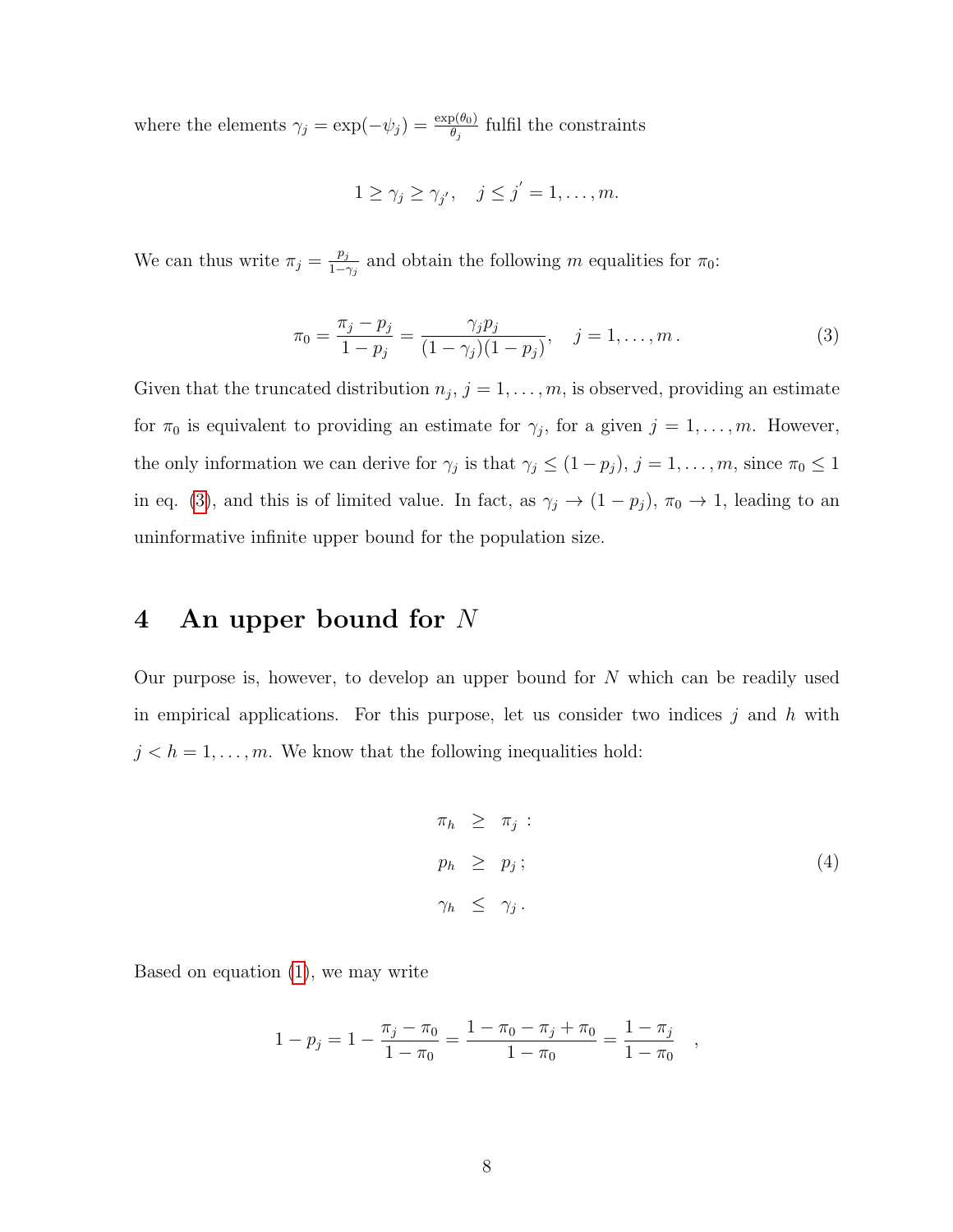and therefore, from eq. [\(2\)](#page-6-1), we have

<span id="page-8-0"></span>
$$
\frac{1 - p_j}{1 - p_h} = \frac{1 - \pi_j}{1 - \pi_h} = \frac{1 - \frac{p_j}{1 - \gamma_j}}{1 - \frac{p_h}{1 - \gamma_h}} = \frac{\frac{1 - \gamma_j - p_j}{1 - \gamma_j}}{\frac{1 - \gamma_h - p_h}{1 - \gamma_h}} = \frac{1 - \gamma_j - p_j}{1 - \gamma_h - p_h} \frac{1 - \gamma_j}{1 - \gamma_j} = \frac{1 - \gamma_j - p_j}{1 - \gamma_h - p_h} \frac{p_h}{\pi_h} \frac{\pi_j}{p_j}
$$
\n
$$
= \frac{1 - \gamma_j - p_j}{1 - \gamma_h - p_h} \frac{p_h}{p_j} \frac{\pi_j}{\pi_h} \le \frac{1 - \gamma_j - p_j}{1 - \gamma_h - p_h} \frac{p_h}{p_j} \tag{5}
$$

as  $\pi_j \leq \pi_h$ . The inequality holds for  $j < h = 1, ..., (m-1)$  as for  $h = m$  we would have  $p_h = \pi_h = 1$  and the ratio in eq. [\(5\)](#page-8-0) would be infinite. Taking first and last terms of eq. [\(5\)](#page-8-0) into account, we obtain

$$
\frac{1-p_j}{1-p_h} \le \left(\frac{1-\gamma_j-p_j}{1-\gamma_h-p_h}\right) \frac{p_h}{p_j} \tag{6}
$$

or, equivalently:

<span id="page-8-1"></span>
$$
\left(\frac{1-\gamma_j-p_j}{1-\gamma_h-p_h}\right) \ge \frac{p_j(1-p_j)}{p_h(1-p_h)}\,. \tag{7}
$$

<span id="page-8-2"></span>.

.

Let us recall the definition for  $\gamma_j$ :

$$
\gamma_j = \frac{\exp(\theta_0)}{\exp(\theta_j)} = \frac{\exp(\theta_0)}{\exp(\theta_j)} \frac{\exp(\theta_h)}{\exp(\theta_h)} = \frac{\exp(\theta_0)}{\exp(\theta_h)} \frac{\exp(\theta_h)}{\exp(\theta_j)} = \gamma_h \frac{\pi_h (1 - \pi_j)}{\pi_j (1 - \pi_h)} = \gamma_h \frac{\pi_h (1 - p_j)}{\pi_j (1 - p_h)} = \gamma_h \frac{1}{\alpha_{j,h}}
$$

This helps us restate the inequality in eq. [\(7\)](#page-8-1) as follows:

$$
(1 - \gamma_j - p_j) \ge (1 - \gamma_h - p_h) \frac{p_j (1 - p_j)}{p_h (1 - p_h)} = (1 - \gamma_j \alpha_{j,h} - p_h) \frac{p_j (1 - p_j)}{p_h (1 - p_h)}.
$$
 (8)

Simplifying the inequality in eq. [\(8\)](#page-8-2) gives

$$
\gamma_j \left[ 1 - \alpha_{j,h} \frac{p_j (1 - p_j)}{p_h (1 - p_h)} \right] \le (1 - p_j) - (1 - p_h) \frac{p_j (1 - p_j)}{p_h (1 - p_h)} = (1 - p_j) - \frac{p_j (1 - p_j)}{p_h} = \frac{(p_h - p_j) (1 - p_j)}{p_h}
$$

Let us recall that

$$
\gamma_j \left[ 1 - \alpha_{j,h} \frac{p_j (1 - p_j)}{p_h (1 - p_h)} \right] = \gamma_j \left[ 1 - \frac{\pi_j (1 - p_h)}{\pi_h (1 - p_j)} \frac{p_j (1 - p_j)}{p_h (1 - p_h)} \right] = \gamma_j \left[ 1 - \frac{\pi_j p_j}{\pi_h p_h} \right].
$$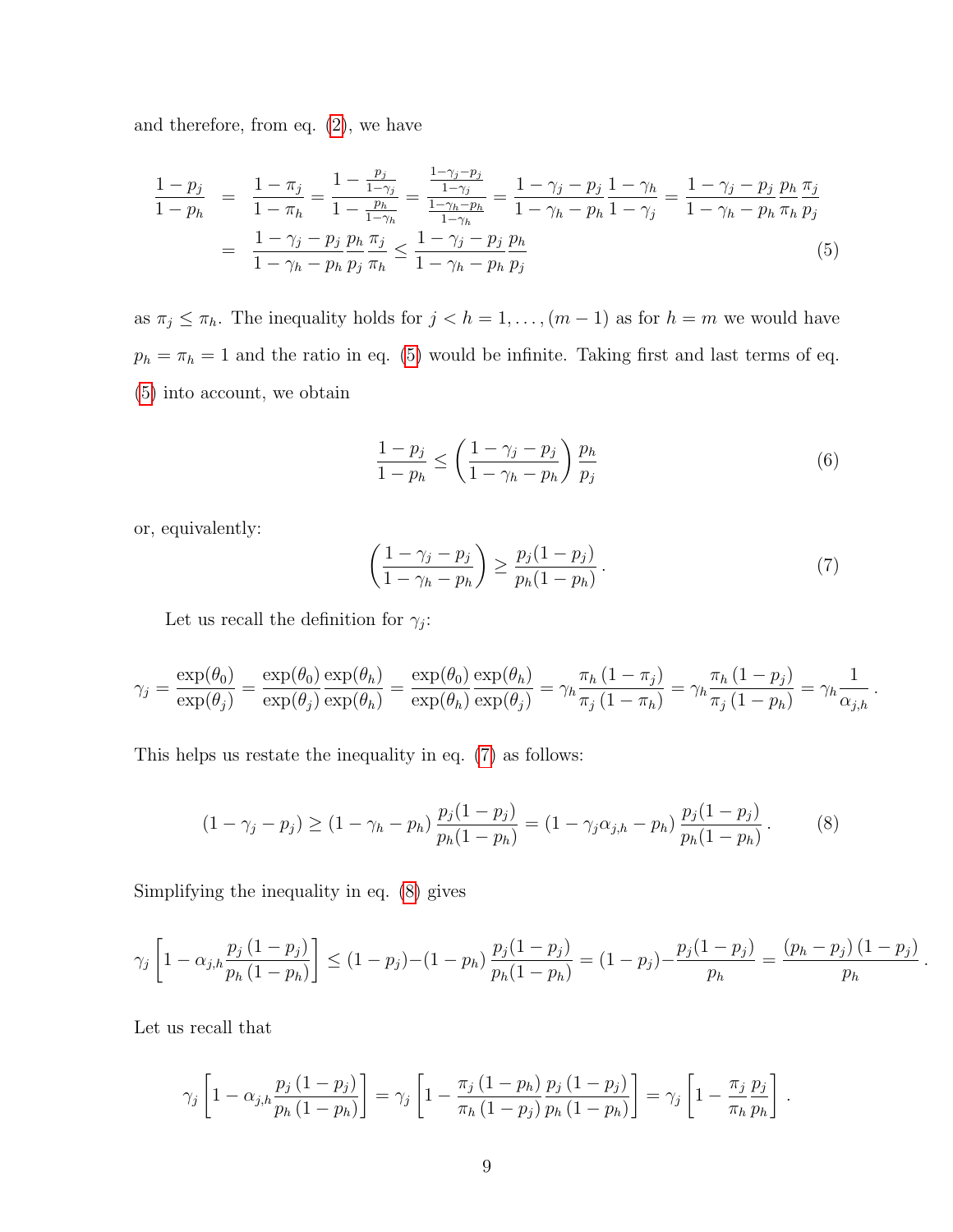It is straightforward to show that the simplified term in the square brackets  $\left(1 - \frac{\pi_j}{\pi} \right)$  $\pi_h$  $p_j$ ph  $\setminus$ is positive; solving for  $\gamma_j$ ,  $j < h = 1, \ldots, (m-1)$ , we obtain the upper bound we have been looking for:

$$
\gamma_j \le \frac{(p_h - p_j)(1 - p_j)}{p_h \left[1 - \frac{\pi_j p_j}{\pi_h p_h}\right]} = (1 - p_j) \left(\frac{p_h - p_j}{p_h - p_j \frac{\pi_j}{\pi_h}}\right) = \gamma_j^u \tag{9}
$$

for any j and h such that  $j < h = 1, ..., (m - 1)$ . It is worth noting that since  $\pi_j \leq \pi_h$ for  $j < h = 1, ..., (m-1)$ , we have that  $\gamma_j^u \leq (1 - p_j)$ , where the term  $(1 - p_j)$  defines a *trivial* bound for  $\gamma_j$ , as we have discussed previously. Recalling equation [\(3\)](#page-7-1), an upper bound is also obtained for  $\pi_0$ :

$$
\pi_0 = \frac{\pi_j - p_j}{1 - p_j} = \frac{\gamma_j p_j}{(1 - \gamma_j)(1 - p_j)} \le \frac{\gamma_j^u p_j}{(1 - \gamma_j^u)(1 - p_j)} = \pi_{0j}^u, j = 1, \dots, m \qquad (10)
$$

and for the population size:

<span id="page-9-1"></span>
$$
N_{(j)}^u = \frac{n}{1 - \pi_{0j}^u} = \frac{n}{1 - \left[\frac{\gamma_j^u}{1 - \gamma_j^u}\frac{p_j}{1 - p_j}\right]}.
$$
\n(11)

### <span id="page-9-0"></span>5 An approximation

Unfortunately,  $\gamma_j^u$  cannot be computed as the ratio  $\frac{\pi_j}{\pi_h}$  is unknown, as is  $\pi_0$ . For one of the elements in the ratio, say  $\pi_h$ , we may use the fact that if  $h = m$ ,  $\pi_m = 1$ . But, as we have seen before, in this case  $\gamma_j^u$  is undefined. To get around this, we can approximate  $\gamma_j^u$  using the data at hand, that is the observed truncated distribution. The first approximation comes from considering that

$$
\frac{p_j}{p_h} \simeq \frac{\pi_j}{\pi_h},
$$

leading to:

$$
\gamma_j \simeq \gamma_j^* = (1 - p_j) \left( \frac{p_h - p_j}{p_h - p_j \frac{p_j}{p_h}} \right). \tag{12}
$$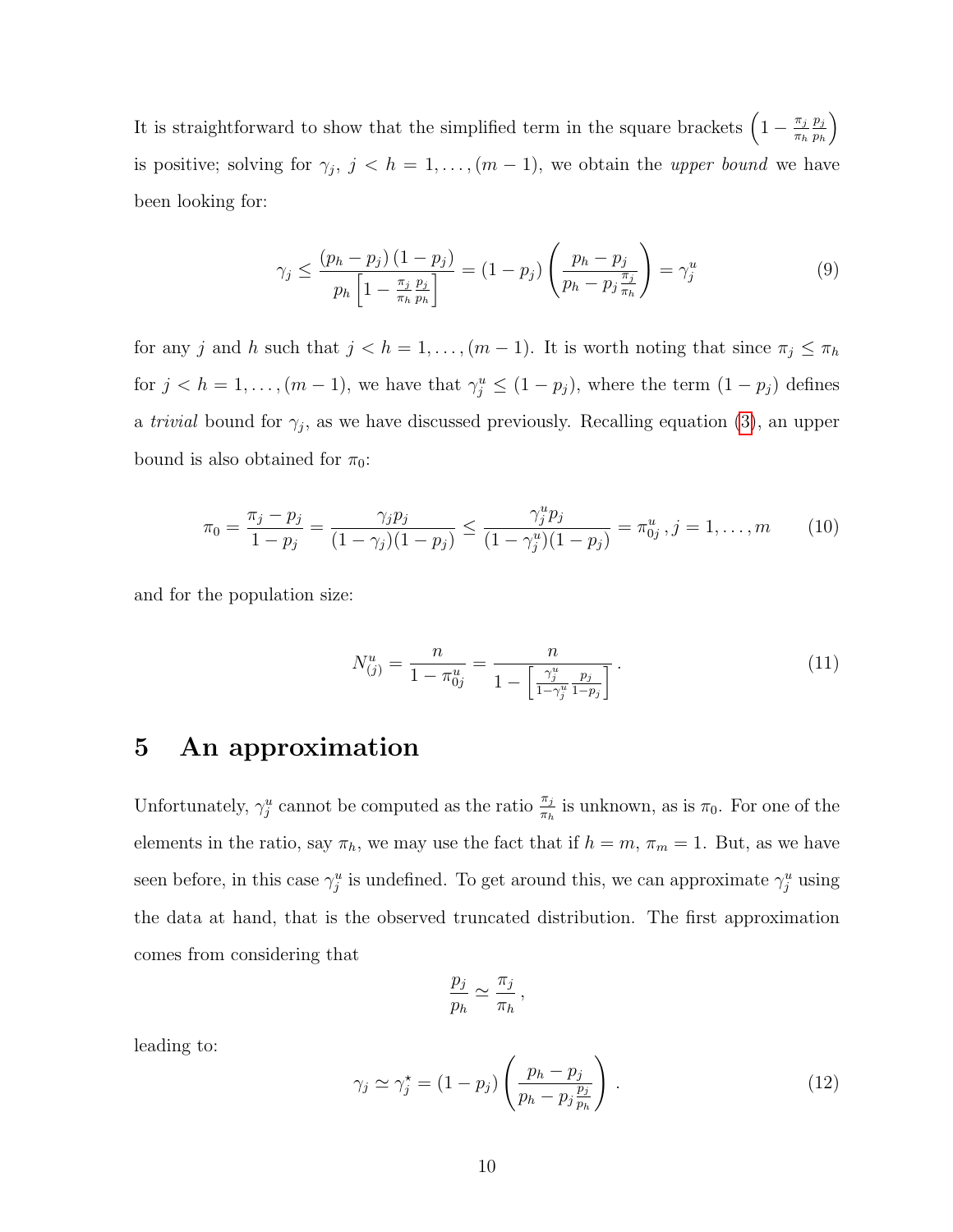To get a good approximation, however, one of two conditions should be met: either  $\pi_0$ is close to 0 or, if this is not the case,  $j$  and  $h$  should be large enough to ensure that  $\pi_h > \pi_j >> \pi_0$ . In other words, we should look at higher categories (e.g. counts). In particular, due to the problems with setting  $h = m$  that we have already outlined, we suggest to set  $h = m - 1$  and  $j = h - 1 = m - 2$ . In this case

$$
\gamma_{(m-2)}^{\star} = \frac{p_{m-1}}{(p_{m-1} + p_{m-2})} (1 - p_{m-2}). \tag{13}
$$

Obviously, we have that

$$
\frac{\pi_{(m-2)}}{\pi_{(m-1)}} = \frac{p_{(m-2)}}{1 - \gamma_{(m-2)}} \frac{1 - \gamma_{(m-1)}}{p_{(m-1)}} = \frac{p_{(m-2)}}{p_{(m-1)}} \frac{1 - \gamma_{(m-1)}}{1 - \gamma_{(m-2)}} \ge \frac{p_{(m-2)}}{p_{(m-1)}}
$$

as  $\gamma_{(m-2)} \geq \gamma_{(m-1)}$ . The equality holds either when  $\pi_0 = 0$  or  $p_{(m-2)} = p_{(m-1)}$ , that is  $\pi_{(m-2)} = \pi_{(m-1)}$  which, however, leads to the *trivial* bound  $\gamma_{(m-2)}^{\star} = (1 - p_{(m-2)})$ . According to the previous inequality, in the general case, it holds that

$$
\gamma_{(m-2)}^u > \gamma_{(m-2)}^*.
$$

Using  $\gamma_{(m-2)}^*$  instead of  $\gamma_{(m-2)}^u$ , we obtain the following approximation for the upper bound in equation [\(11\)](#page-9-1):

$$
N_{(m-2)}^u = N^u = \frac{n}{1 - \pi_0(m-2)} \simeq N_\star^u = \frac{n}{1 - \left[\frac{\gamma_{(m-2)}^{\star}}{1 - \gamma_{(m-2)}^{\star}\frac{p_{(m-2)}}{1 - p_{(m-2)}}\right]} = \frac{n}{1 - \left(\frac{p_{(m-1)}}{1 + p_{(m-1)}}\right)}.
$$
(14)

This estimator has a remarkably simple structure and is easy to obtain; if we look at the observed frequency distribution  $(x, n_x), x = 1, \ldots, m$  and use  $\widehat{p}_j = \frac{\sum_{l \leq j} n_l}{n}$  $\frac{\leq j^{n_i}}{n},\ j=1,\ldots,m,$ we get the estimate:

$$
\widehat{N}_{\star}^{u} = \frac{n}{1 - \left(\frac{\widehat{p}_{(m-1)}}{1 + \widehat{p}_{(m-1)}}\right)} = n\left(1 - \widehat{p}_{(m-1)}\right) = n + \sum_{j=1}^{(m-1)} n_{j} = 2n - n_{m}.
$$
\n(15)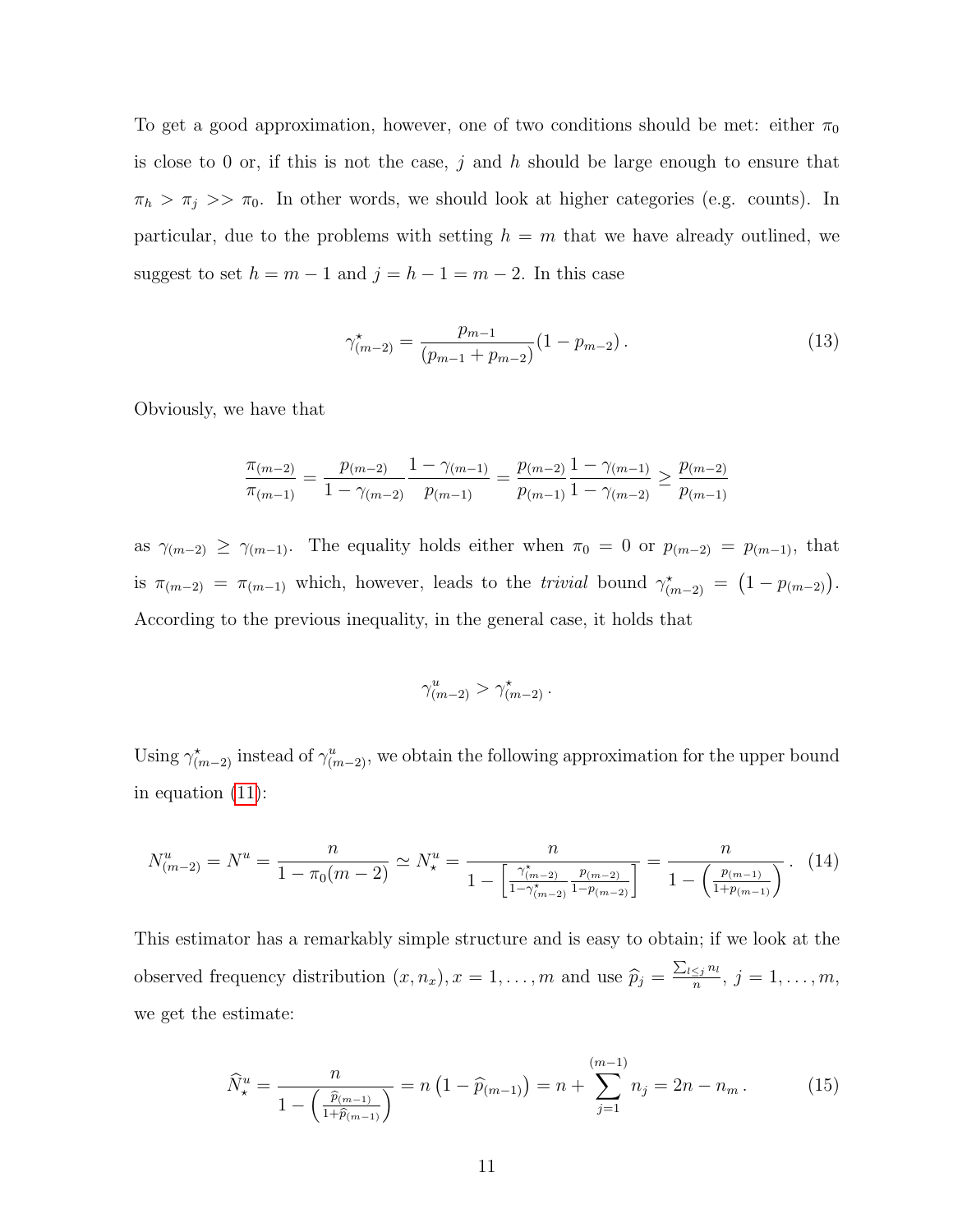A sufficient condition for  $N^u_*$  to be an upper bound for N is that  $\gamma^*_{(m-2)} \geq \gamma_{(m-2)}$ , that is

$$
\gamma_{(m-2)}^{\star} = \frac{p_{(m-1)}}{p_{(m-1)} + p_{(m-2)}} (1 - p_{(m-2)}) \ge 1 - \frac{p_{(m-2)}}{\pi_{(m-2)}} = \gamma_{(m-2)}.
$$
\n(16)

If we solve for  $\pi_{(m-2)}$ , we obtain the following condition for  $N^u_{\star}$  to be an upper bound of the true population size,  $N$ :

$$
\pi_{(m-2)} \le \frac{p_{(m-1)} + p_{(m-2)}}{p_{(m-1)} + 1} \,. \tag{17}
$$

By exploiting the dependence of  $\pi_{(m-2)}$  on  $\pi_0$  and  $p_{(m-2)}$ , we may also derive a condition on  $\pi_0$  for  $N_*^u$  to be an upper bound of N:

<span id="page-11-0"></span>
$$
\pi_0 \le \frac{p_{(m-1)}}{1 + p_{(m-1)}} \simeq 0.5 \,. \tag{18}
$$

However, this sufficient condition cannot be fulfilled in every situation, as the probability of zero counts could be higher than 0.5, and/or the number of capture occasions could be very small (e.g. three), leading to a substantial difficulty in the use of  $p_{(m-2)}/p_{(m-1)}$  to approximate the ratio  $\pi_{(m-2)}/\pi_{(m-1)}$ . More importantly, no method can be used to check (empirically) that the condition in eq. [\(18\)](#page-11-0) holds. Therefore, we introduce a further upper bound approximate estimator, which we will refer to as  $N_c^u$ .

This is simply based on estimating  $\pi_0$  from the observed distribution, plugging in the estimate to obtain an estimate for  $\pi_j$ ,  $j = 1, \ldots, m-1$ , and deriving the upper bound based on this augmented empirical distribution.

For this purpose, we use the Chao (1984) lower bound estimator to approximate the number of missing units  $n_0$ :

$$
\widehat{n}_0^c = \frac{n_1^2}{2n_2}
$$

or, equivalently

$$
\widehat{\pi}_0^c = \frac{\widehat{n}_0^c}{\widehat{n}_0^c + n} \, .
$$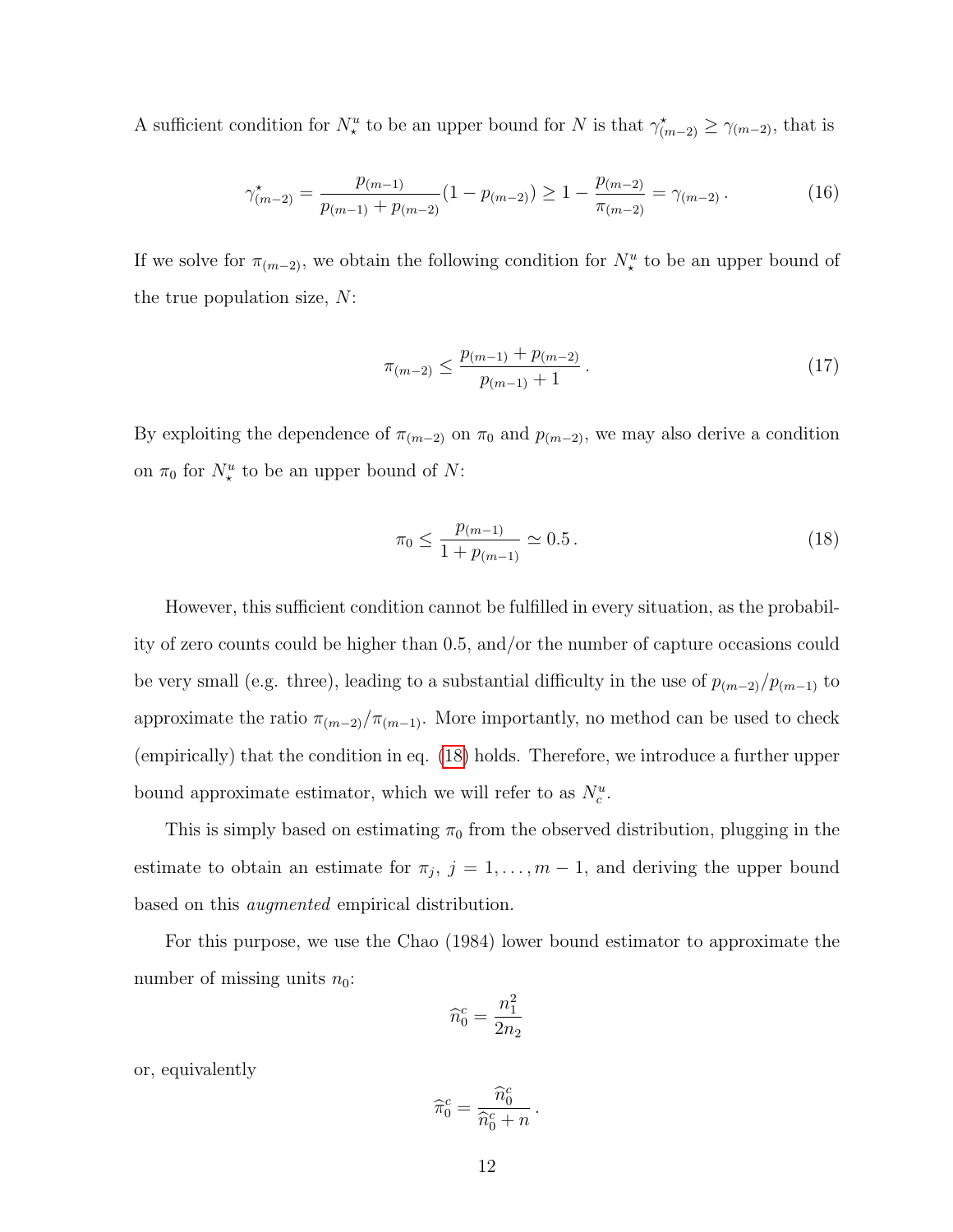Based on such an estimator, we derive a *completed* distribution  $(\hat{n}_0^c, n_1, \ldots, n_m)$  and calculate the upper bound for N on such a completed distribution. Clearly, a different estimator for  $n_0$  can be used, such as those described in Lanumteangand Böhning (2011) or Rocchetti et al. (2014), since the procedure does not depend on the specific form of the estimator. The approach we propose leads to the following values for the cumulative probabilities of the completed data:

$$
\widehat{\pi}_j^c = \widehat{\pi}_0^c + (1 - \widehat{\pi}_0^c) p_j, \quad j = 1, \dots, (m-1).
$$

The approximation for  $\gamma_{(m-2)}^u$  obviously follows:

$$
\gamma_{(m-2)}^c = (1 - p_{(m-2)}) \left( \frac{p_{(m-1)} - p_{(m-2)}}{p_{(m-1)} - p_{(m-2)} \frac{\hat{\pi}_{(m-2)}^c}{\hat{\pi}_{(m-1)}^c}} \right)
$$

and the approximation to the upper bound follows from eq. [\(11\)](#page-9-1):

$$
N_c^u = N_{(m-2),c}^u = \frac{n}{1 - \left[\frac{\gamma_{(m-2)}^c}{1 - \gamma_{(m-2)}^c} \frac{p_{(m-2)}}{1 - p_{(m-2)}}\right]}.
$$
(19)

As we have mentioned previously, we know that  $N \leq N_c^u$  whenever  $\gamma_{(m-2)} \leq \gamma_{(m-2)}^c$ . Starting from this inequality, we obtain the following condition for  $N_c^u$  to be an upper bound for the true population size, N:

$$
\pi_{(m-2)} \le p_{(m-2)} \left[ 1 - \left( 1 - p_{(m-2)} \right) \left( \frac{p_{(m-1)} - p_{(m-2)}}{p_{(m-1)} - p_{(m-1)} \frac{\widehat{\pi}_{(m-2)}^c}{\widehat{\pi}_{(m-1)}^c}} \right) \right]^{-1} \tag{20}
$$

or, by doing a little algebra, the equivalent condition

$$
\pi_0 \le \frac{\left(p_{(m-1)} - p_{(m-2)}\right)}{\left[\left(1 - \frac{\widehat{\pi}_{(m-2)}^c}{\widehat{\pi}_{(m-1)}^c}\right) + \left(p_{(m-1)} - p_{(m-2)}\right)\right]}.
$$
\n(21)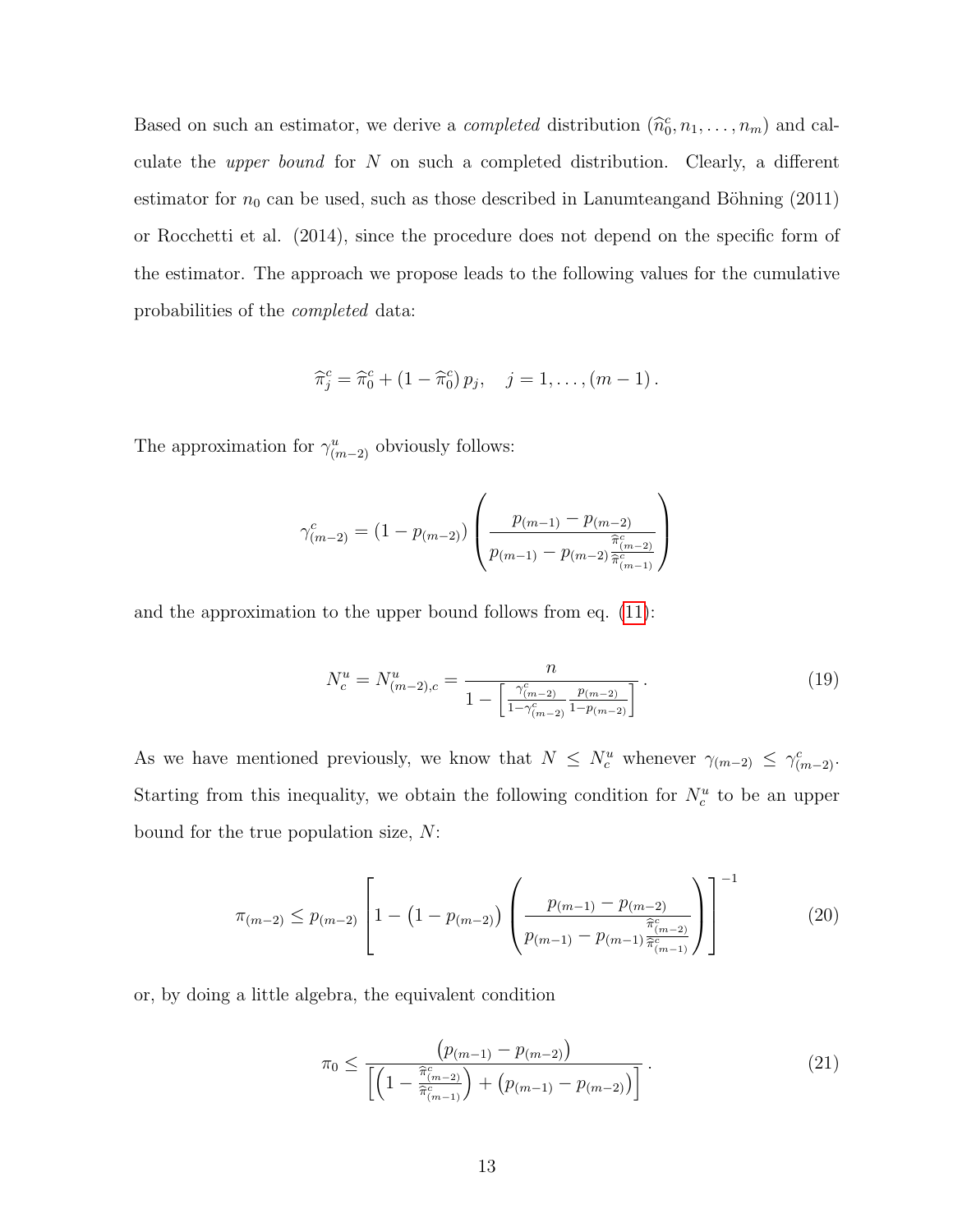That is, with an increasing number of capture occasions,  $m$ , and/or an increasing value of the ratio  $\frac{\hat{\pi}_{(m-2)}^c}{\hat{\pi}_{(m-1)}^c}$ , the proposed estimator gives a reliable upper bound for N.

### <span id="page-13-0"></span>6 Real data examples

In this section, we provide a re-analysis of five well known benchmark datasets. For each of these, the global population size  $N$ , as well as  $n_0$ , are known; this is the reason for selecting them, as we aim to compare the approximate upper bound estimate and the *true* population size. For each of these studies, we calculate the *exact* value for  $N^u$ , the upper bound estimate in [\(11\)](#page-9-1), and compare it with the estimates  $\hat{N}_{\star}^u$  and  $\hat{N}_{c}^u$ , also looking at the difference between  $p_{(m-1)}/p_{(m-2)}$  and  $\pi_{(m-1)}/\pi_{(m-2)}$ . We also provide the analytical and bootstrap estimates for the standard deviation of  $\hat{n}_{0\star}^u = \hat{N}_{\star}^u - n$  and  $\hat{n}_{0c}^u = \hat{N}_{c}^u - n$ . These are calculated using the procedure described in the Supporting Information, available at the Biometrics website.

#### <span id="page-13-1"></span>6.1 Golf Tees data

The 1999 statistics honours class at the University of St. Andrews (Scotland) participated in the following experiment, see Borchers et al. (2004). A set of 760 golf tees of two different colors were arranged into 250 groups of various sizes, which were placed in a survey region of 1680  $m^2$ , either exposed above the surrounding grass, or partly hidden by it. A total of 162 groups of tees were found by the participants while  $n_0 = 88$  were not. The truncated empirical distribution (see the first row of Table [1\)](#page-25-0) refers to the number of times each group of tees was found, with  $m = 8$  sources corresponding to eight independent observers. The approximate estimates of the upper bound for the population size are  $\hat{N}_{\star}^{u} = 313$  and  $\hat{N}_{c}^{u} = 350$ ; these are both reasonable values for  $N = 250$ , as well as good approximations for  $N^u = 401$ . The bootstrap estimate for the standard deviation of  $\hat{n}^u_{0\star}$ is  $b \cdot sd(\hat{n}_{0\star}^u) = 8.9$  while the analytical estimate is higher,  $a \cdot sd(\hat{n}_{0\star}^u) = 10.9$ . The bootstrap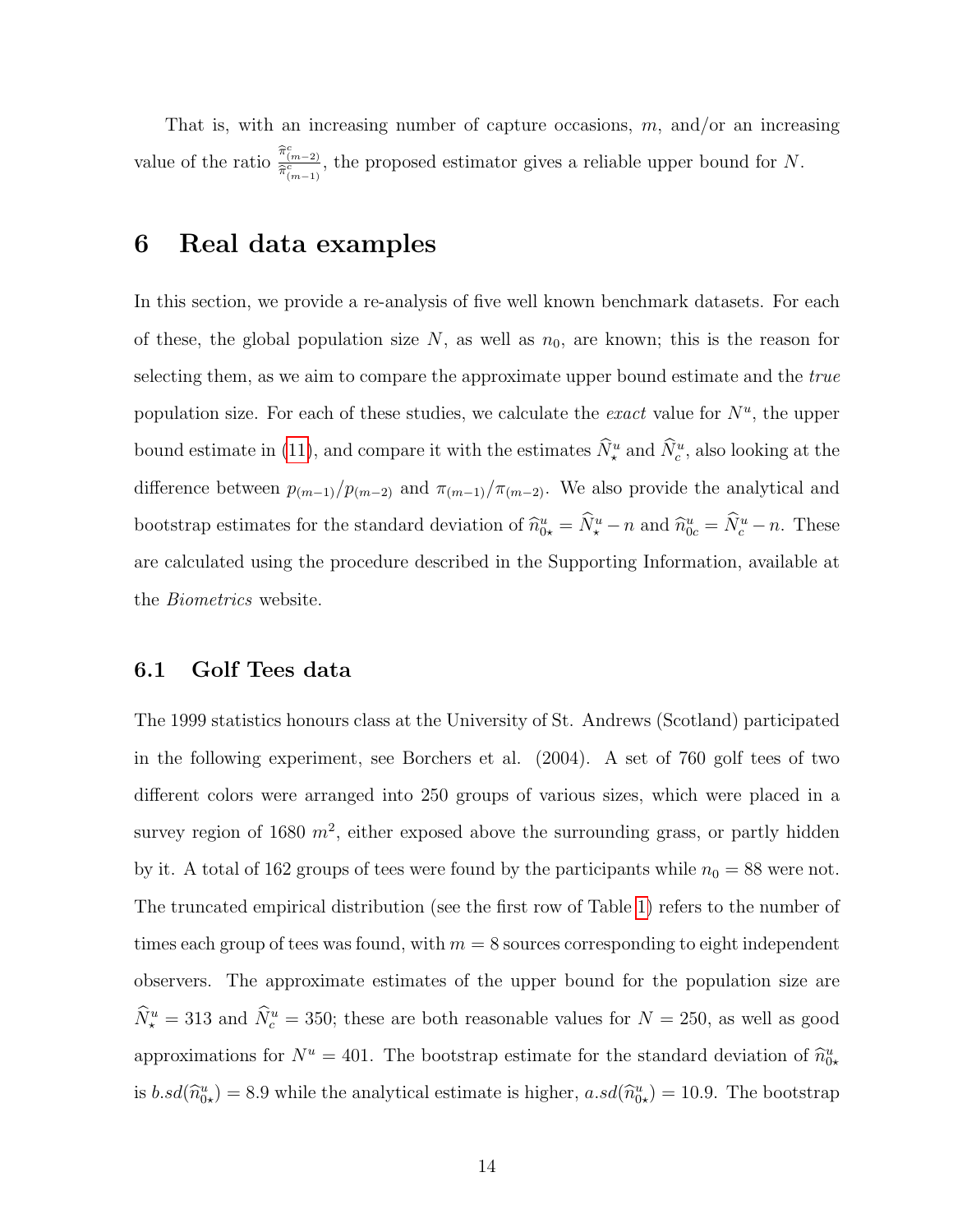estimate for the standard deviation of  $\hat{n}_{0c}^u$ ,  $b \cdot sd(\hat{n}_{0c}^u) = 23.08$ , is considerably higher than the former as it likely suffers from the additional variability in Chao's estimator  $\hat{n}_0^c$ . We also note that the truncated and untruncated probability ratios for counts  $(m-2)$  and  $(m-1)$  are very close to each other (0.96 and 0.975 respectively).

#### 6.2 Sidney data

The data concern a screening test for bowel cancer, the faecal occult blood test (FOBT): this can be used to detect the presence of a small amount of blood in the bowel motion as an indicator for cancer prior to the manifestation of clear symptoms. From 1984 onwards, about 50,000 subjects were screened for bowel cancer at St Vincent's Hospital in Sydney (Australia), see Lloyd and Frommer (2004a, 2004b, 2008). Given that a single application of the test is not sufficiently accurate, the screening procedure was based on a sequence of  $m = 6$  binary diagnostic tests performed on consecutive days; for each test, the presence  $(x = 1)$  or the absence  $(x = 0)$  of blood in faeces was recorded. People with negative results in all six tests did not undergo further assessment and their true disease status remained unknown, as this can only be ascertained by carrying out a definitive diagnostic test. People with at least one positive test result had their true disease status verified by physical examination, sigmoidoscopy, and colonoscopy. A sample of  $N = 122$  individuals with confirmed bowel cancer have been screened again using the same procedure and the same number of testing occasions  $(m = 6)$ . The corresponding distribution is reported in the second row of Table [1.](#page-25-0) The approximate estimates of the upper bound for the population size,  $\hat{N}_{\star}^u = 169$  and  $\hat{N}_{c}^u = 172$ , are quite close to each other and to the true value  $N^u = 191$ , see the second row of Table [2.](#page-25-1) The bootstrap estimate for the standard deviation is  $b.sd(\hat{n}_{0\star}^u) = 6.41$  while the analytical estimate,  $a.sd(\hat{n}_{0\star}^u) = 7.26$ , is higher. As in Section [6.1,](#page-13-1) the bootstrap estimate for  $\hat{n}_{0c}^u$  is higher than the other two,  $b.sd(\hat{n}_{0c}^{u}) = 14.94$ . The ratios of the truncated and untruncated probabilities for the counts  $(m-2)$  and  $(m-1)$  are equal to 0.83 and 0.87, respectively.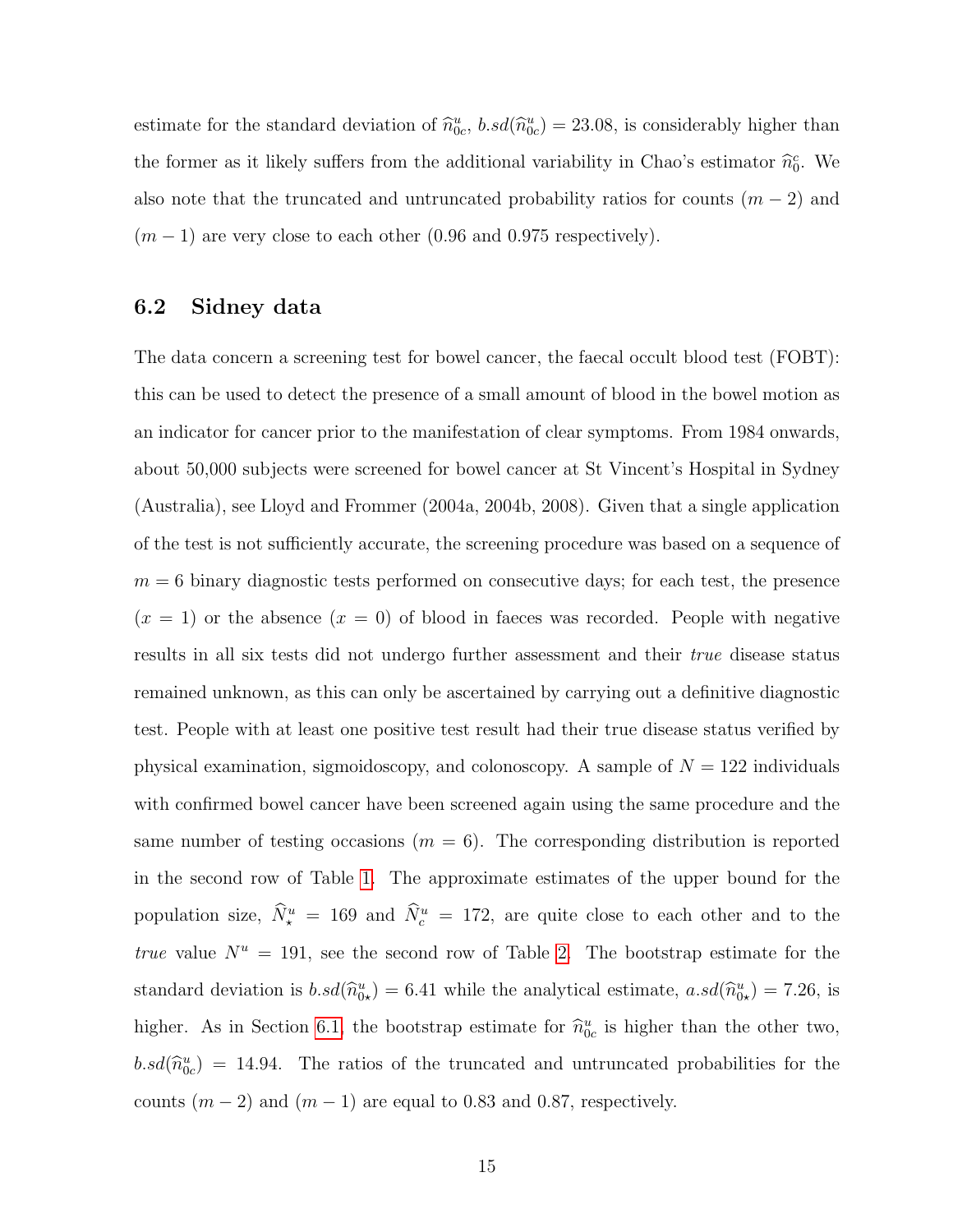#### 6.3 Cottontail data

A live trapping study of a cottontail rabbit population with known size  $N = 135$ , confined within a 4-acre zone, was conducted for  $m = 18$  consecutive nights by Edwards and Eberhardt (1967). This dataset has been studied extensively, starting from the seminal paper by Chao (1987). Here, the number of trapping occasions is  $m = 18$  but the maximum count is  $\widetilde{m} = 7$ , see the third row of Table [1.](#page-25-0)

The approximate estimates of the upper bound for the population size are  $\hat{N}_{\star}^{u} = 151$ and  $\hat{N}_c^u = 212$ ; the latter is essentially equal to the *true* value  $N^u = 210$ . The bootstrap estimate of the standard deviation for  $\hat{n}_{0\star}^u$  is equal to  $b.sd(\hat{n}_{0\star}^u) = 6.03$ , the analytical estimate is slightly higher,  $a.sd(\hat{n}_{0\star}^u) = 6.99$ , and  $b.sd(\hat{n}_{0c}^u) = 16.41$  is, as we have seen before, much higher than both the previous estimates. The ratios of the truncated and untruncated probabilities for the counts  $(m-2)$  and  $(m-1)$  are equal to 0.97 and 0.98 respectively.

#### 6.4 Taxicab data

Carothers (1973) conducted an experiment on the taxicab population of Edinburgh, Scotland. In this example, the population has a known size  $N = 420$ ; the experiment roughly consisted of a capture when a taxicab was sighted. The taxicab population was observed on  $m = 10$  consecutive days, with observation points and times changing with each day; however, no taxis were observed more than  $\tilde{m} = 6$  times, see the fourth row of Table [1.](#page-25-0)

In this case  $N^u = 702$  is much higher than the proposed approximation  $\hat{N}^u_{\star} = 565$ , but it is well approximated by  $\hat{N}_c^u = 691$ . Both approximate estimates are, however, quite successful given that  $N = 420$ . The ratios of the truncated and the untruncated probabilities for the counts  $(m-2)$  and  $(m-1)$  are equal to two decimal places with a value of 0.99.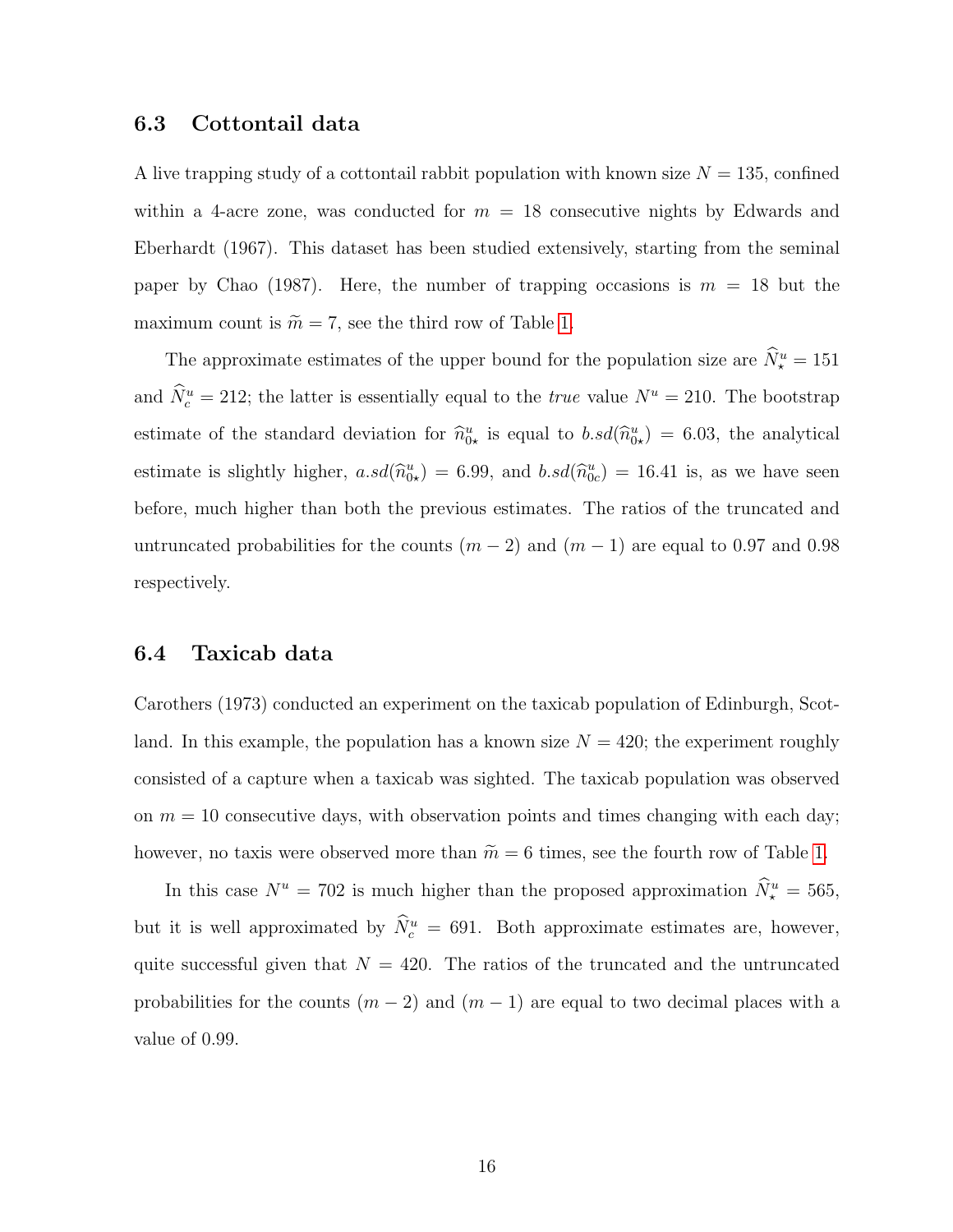#### <span id="page-16-0"></span>6.5 Hepatitis data

Now we return to the hepatitis data introduced in Section [2.](#page-3-0) As we mentioned previously, the data refer to an outbreak of the hepatitis A virus (HAV) recorded in and around a college in northern Taiwan from April to July 1995, see Chao (2001). Three sources were merged and the corresponding zero-truncated distribution is reported in the last row of Table [1.](#page-25-0) To estimate the extent of the outbreak, a screening serological check for all students was conducted, so that the true population size  $N = 545$  is known. The proposed approximate estimates are  $\hat{N}_{\star}^{u} = 543$  and  $\hat{N}_{c}^{u} = 827$ . While the former fails in providing an upper bound for N, likely due to the small number of capture occasions considered and the condition  $n_0 < n$  not being fulfilled, the latter satisfactorily approximates the true value of the bound  $N^u = 817$ . The ratios of the truncated and untruncated probabilities, provided in Table [1,](#page-25-0) are equal to 0.9 and 0.95 respectively.

#### 6.6 Summarizing the empirical findings

Based on the results we have just discussed, the approximate estimate  $\hat{N}_{\star}^u$  may fail in two cases: when dealing with a very low number of capture occasions and/or when the number of unseen units is greater than 50% of the population size, see the condition in eq. [\(18\)](#page-11-0). We face this issue empirically in the hepatitis example, see Section [6.5,](#page-16-0) where only three capture occasions and a high proportion of unseen units were available, and in the simulation study, see Section [8,](#page-18-0) which includes different types of "true" data generating processes. However, even in these extreme cases, we are still able to rely on  $\tilde{N}_c^u$ , with the (negligible) further effort of estimating  $\hat{n}_{0c}$  and completing the observed data.

Table [2](#page-25-1) summarizes the results obtained by calculating the proposed upper bound for each of the 5 benchmark datasets we considered. We report the following quantities:  $\hat{N}_{\star}^u$ , the approximate estimate of the upper bound for N given in eq. [11;](#page-9-1)  $\hat{N}_c^u$ , the approximate estimate of the upper bound calculated by completing the observed distribution with  $\hat{n}_0^c$ , the Chao estimate for  $n_0$ ;  $N^u$ , the *true* value of the upper bound for N; and the ratios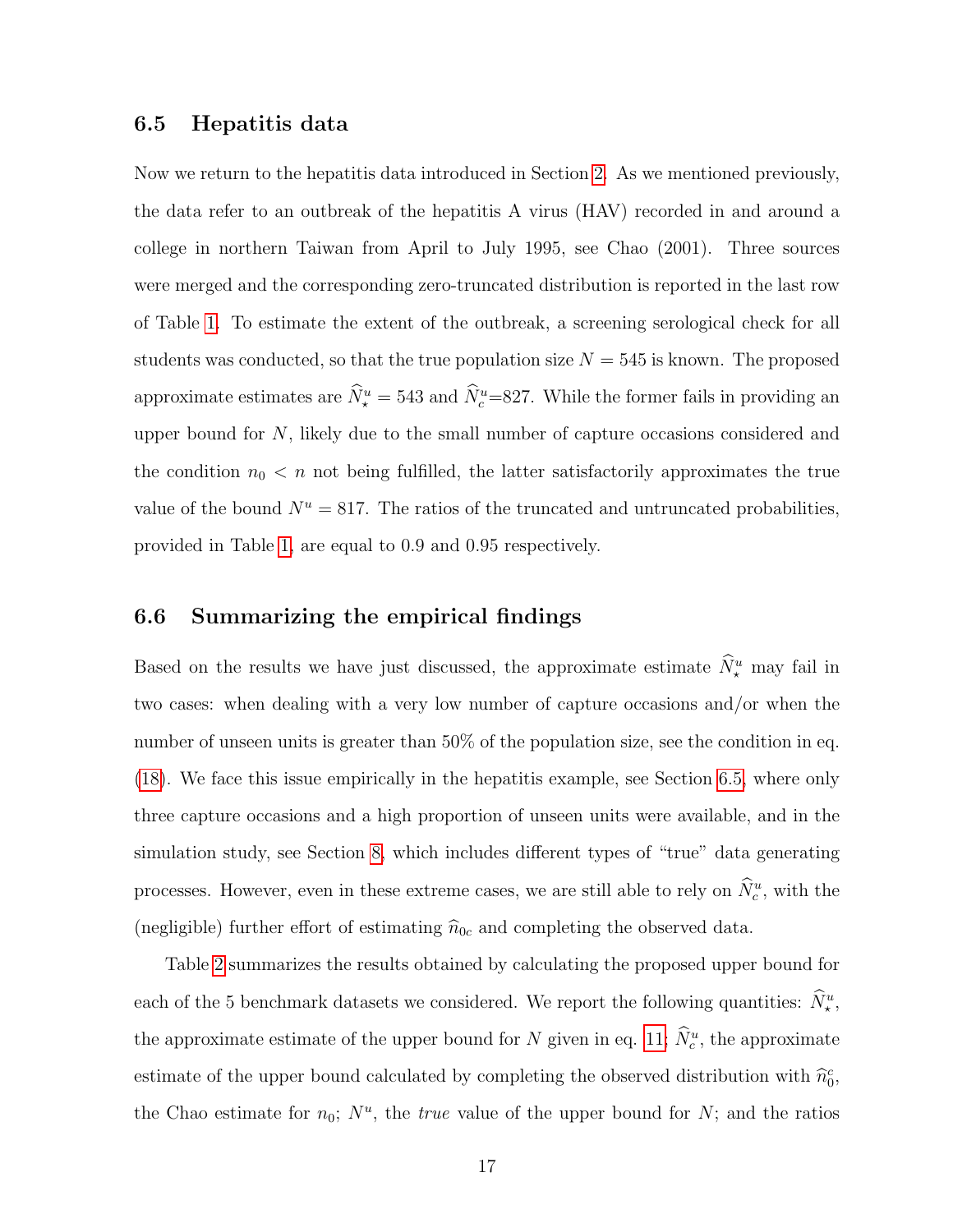$p_{(m-2)}/p_{(m-1)}$  and  $\pi_{(m-2)}/\pi_{(m-1)}$  to give an idea of the approximation order. We also report the estimates of the standard deviation for  $\hat{n}_{0\star}^u$  and  $\hat{n}_{0c}^u$ . The former has been calculated analytically (a.) and via nonparametric bootstrap (b.), while the bootstrap approach is the only option for the latter, as detailed in Section 1 of the Supporting Information available at the Biometrics. website. In Figure [1](#page-26-0) we report, excluding the hepatitis data where  $m = 3$ , the ratios  $p_{(j)}/p_{(j+1)}$  and  $\pi_{(j)}/\pi_{(j+1)}$  for  $j = 1, ..., (m-2)$ , to further explore the differences we may observe, in empirical cases, between the truncated and untruncated distributions.

### <span id="page-17-0"></span>7 A further, non-standard, example

Up to this point, we have presented the proposed upper bound in the context of a partially observed count distribution; however, it can also be fruitfully applied to truncated distributions involving ordinal categorical variables. The following example may suggest an alternative use of the proposed approach. According to Al Aamri (2018), a total of 35,785 road traffic crashes were reported in Oman in 2015; 71% of them resulted in injuries while 10% were fatal. Table [3](#page-25-2) details the frequencies and percentages, stratified by gender.

As the burden of mortality and disability has considerable economic, social and healthcare implications, it could be of interest to estimate the number of crashes resulting in no *injuries*, as the corresponding count could be severely downward biased. In fact, not all of the crashes have been reported, as those with minor consequences are likely to be under-reported. That is, the corresponding frequency  $(n_0$  in a capture-recapture setting) may be considered as observed with error; the aim here is to recover this quantity by looking at the zero-truncated (i.e. truncated at the *no injury* category) distribution. We report in Table [4](#page-25-3) the approximate estimates  $\hat{N}_{\star}^{u}$  and  $\hat{N}_{c}^{u}$ , the latter obtained by completing the observed distribution with the Chao estimate  $\hat{n}_0^c$  and  $N^u$ . Further, we give the naive, likely under-estimated, population size  $\widetilde{N}$  and the corresponding value of the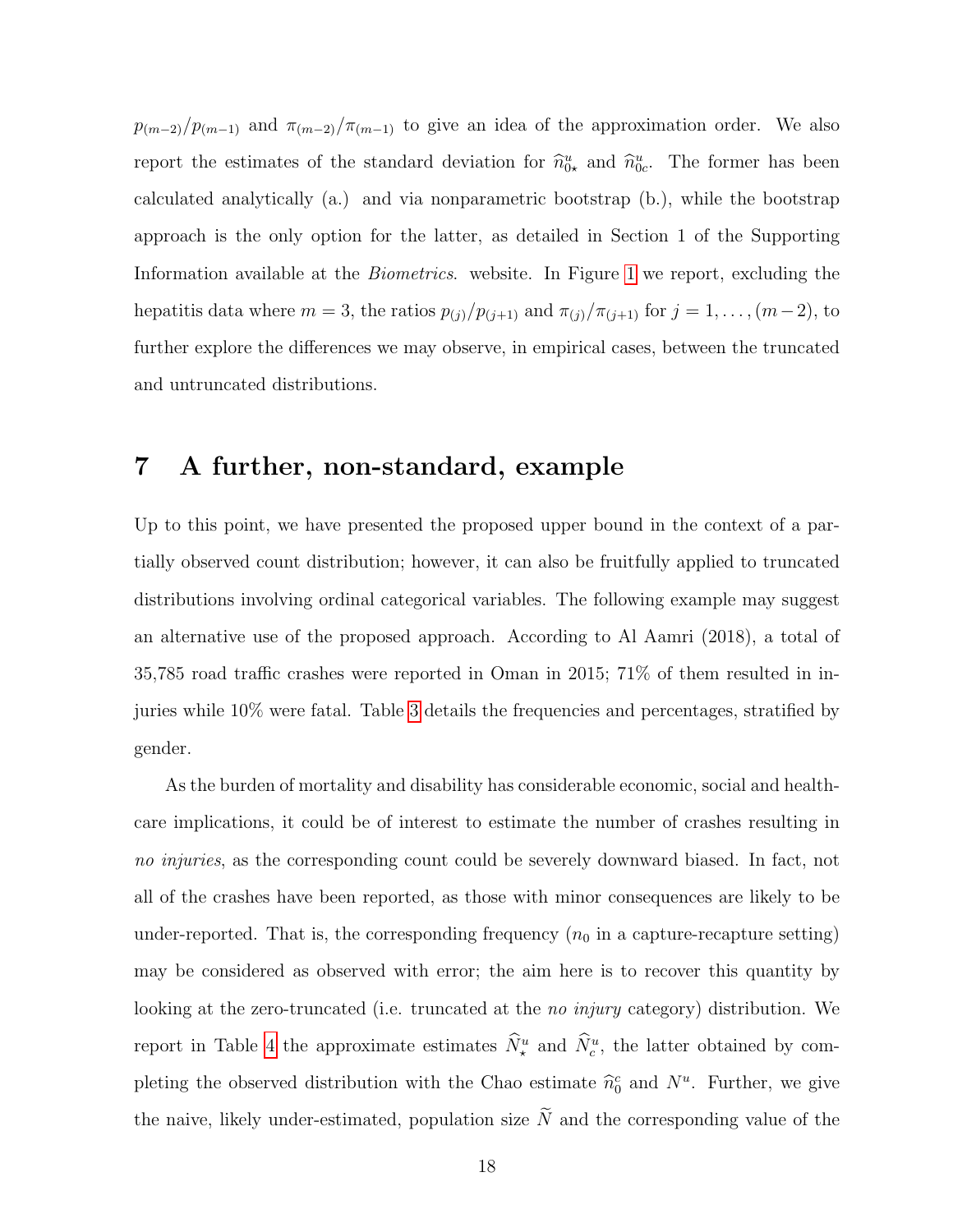upper bound  $\widetilde{N}^u$  which is likely underestimated as well. The ratios  $\widehat{p}_{(m-2)}/\widehat{p}_{(m-1)}$  and  $\hat{\pi}_{(m-2)}/\hat{\pi}_{(m-1)}$  are also reported to give an idea of the approximation order. We further provide the standard deviation estimates for  $\hat{n}_{0\star}^u$  and  $\hat{n}_{0c}^u$ , the approximate estimates of the upper bound for  $n_0$ . As before, the former has been calculated both analytically (a.) and via a nonparametric bootstrap (b.) approach, while the the latter has been calculated by nonparametric bootstrap only.

### <span id="page-18-0"></span>8 Simulation study

Pledger (2005) describes a simulation experiment concerning mixed binomial distributions, where several prior distributions for individual-specific detection probabilities are considered. The aim is to give a comprehensive assessment of bias and precision for a class of population size estimators. The scheme is reported in Table [5.](#page-27-0) Rocchetti et al. (2014) have presented a point estimator for the size of the population, using this simulation scheme as a benchmark. We propose to use again the same simulation scheme and, in particular, those scenarios where the population size was more difficult to recover, and a substantial underestimation of the true population size was recorded. The study is based on  $B = 1000$  replications (samples) drawn from different mixed binomial distributions with population size  $N = 1000$  and  $m = 6$  sampling occasions.

Table [5](#page-27-0) shows the mixing distributions in the Pledger scheme divided into three groups: the first (A) is characterized by a low mean and heterogeneity and a probability of having a zero-count  $(\pi_0)$  slightly higher than 0.4. The second group (B) refers to a situation with a higher mean and heterogeneity, but a smaller mass at zero; group C is an intermediate situation between A and B, where the mixing distributions have a low mean but a high heterogeneity and a large mass at zero.

We consider one choice from the first group (A3), three choices from the second group  $(B1, B3, B5)$  and four from the third  $(C1, C4, C5, C6)$ ; to get an idea of the behaviour of the proposed estimator under complete homogeneity conditions, we have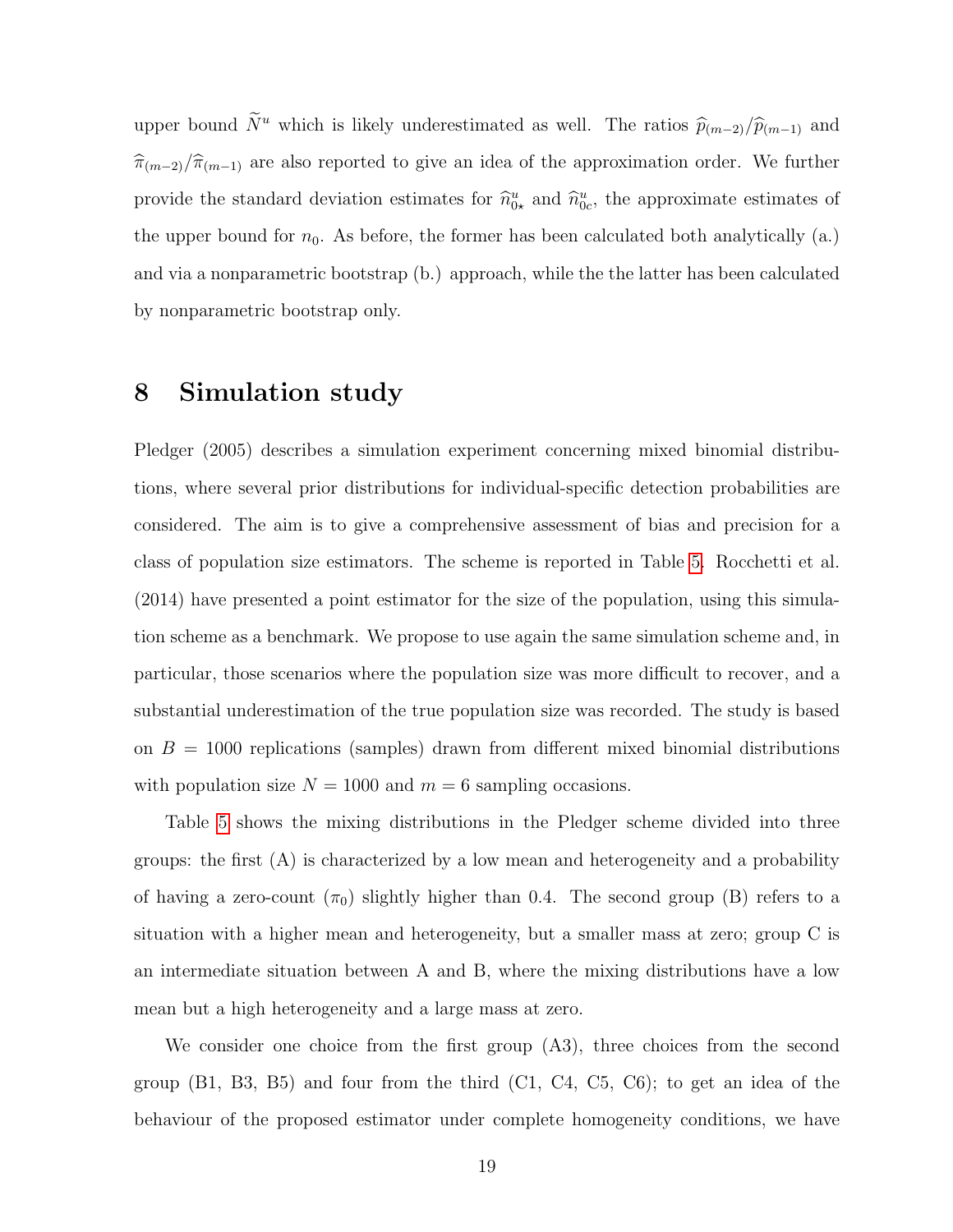also drawn counts from a binomial distribution with common probability of observing a generic unit equal to 0.3 and 0.7, respectively. Table [6](#page-28-0) shows the upper bound for N that we would get if the complete distribution were known  $(N^u)$ , the mean (across simulations) of the proposed approximate estimates  $(\hat{N}_{\star}^u$  and  $\hat{N}_{c}^u$ ), the corresponding minimum values obtained in the 1000 replicates  $(\min(\tilde{N}_{\star}^{u})$  and  $\min(\tilde{N}_{c}^{u}))$ , the standard deviation of the estimates across simulations  $(s d(\hat{N}_{\star}^u))$  and  $sd(\hat{N}_{c}^u)$ , the mean of the analytical standard error  $(se.a(\tilde{N}_{\star}^u))$ , the true  $n_0$  and the mean estimates  $\hat{n}_{\star}^u$  and  $\hat{n}_c^u$ . Last, we report the observed *coverage frequency* across simulations for  $\hat{N}_{\star}^{u}$  and  $\hat{N}_{c}^{u}$ , computed as the proportion of samples for which the approximate estimates of the upper bound are greater than the true population size N.

Looking at the results in Table [6,](#page-28-0) we notice that the proposed approximate estimator of the upper bound  $\hat{N}_{\star}^u$  always performs well in both the heterogeneous and homogeneous settings: its minimum value across replications is always greater than the true  $N$  except for choices A3 and C5, where the coverage frequency is slightly less than 1 (0.998 and 0.761 respectively). As a matter of fact, these choices (A3 and C5) correspond to a very high percentage of unseen units, leading to moderate underestimation of the true upper bound. In all cases, the estimator  $\hat{N}_c^u$  gives a reliable approximation to  $N^u$  and its coverage is always equal to 1; consequently, it may be used as a reliable estimator for the upper bound, regardless of the true data generating distribution.

### <span id="page-19-0"></span>9 Concluding remarks

Capture-recapture studies have been frequently used to estimate the size of a partially observed population; several approaches based either on semiparametric, e.g. finite mixtures see Pledger (2005), or parametric, e.g. negative or beta binomial see Rocchetti et al. (2011), count distribution models have been used in such a context. Starting by considering a frequency of frequencies distribution and simply exploiting the ordinal nature of the observed counts, we develop a potentially useful upper bound for the population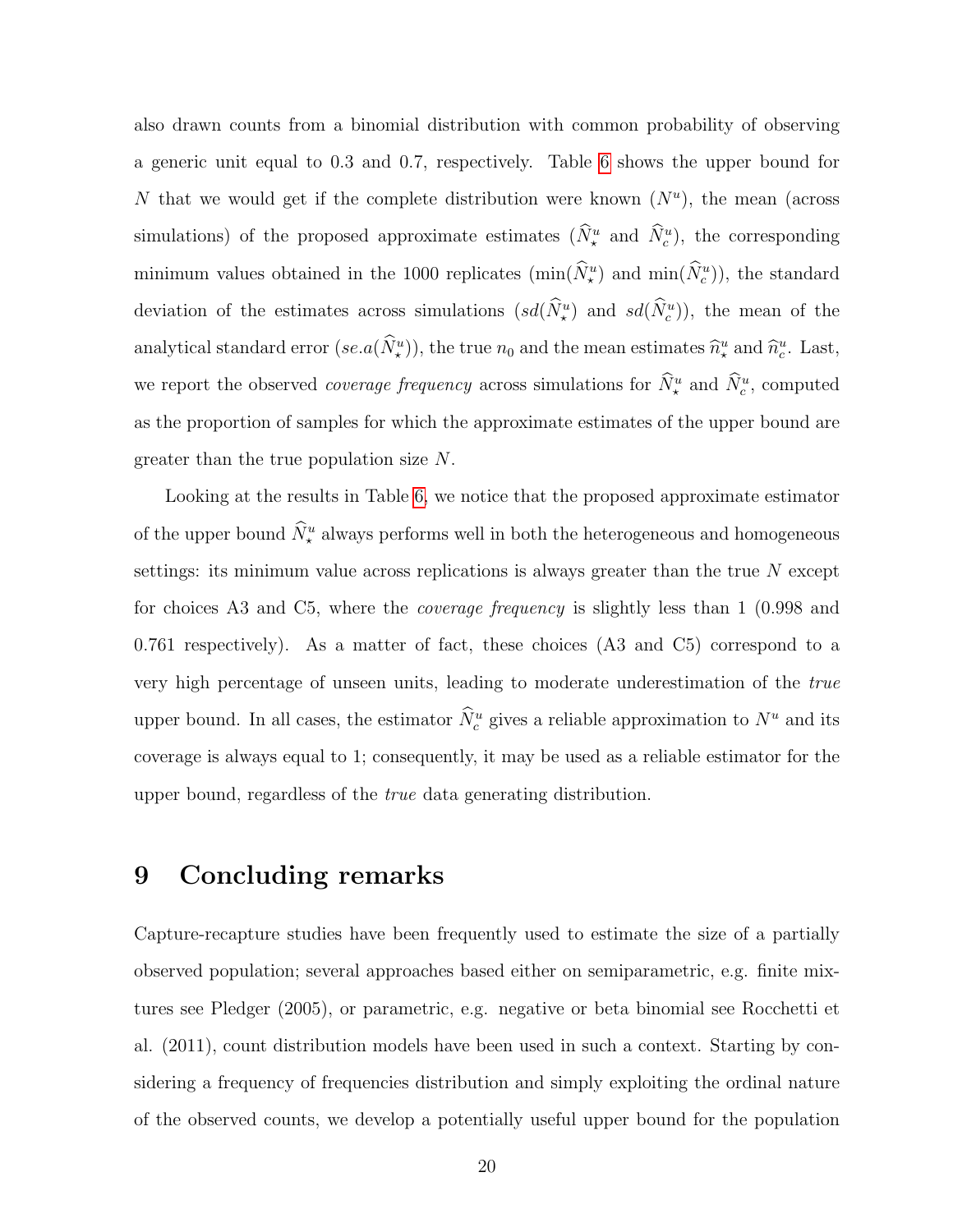size, which seems to be a novel and undeveloped area in the capture-recapture literature as the obvious upper bound is usually infinite. As the upper bound depends on unobservable terms, we propose two approximate estimators; we study their behaviour by using a series of benchmark datasets and a simulation study based on the scheme by Pledger (2005), see Section [8.](#page-18-0) Across the variety of settings we have discussed, the performance of the proposed estimators of the upper bound is reasonably successful, as at least one of the two gives a reliable upper bound for the unknown population size. From the results of the simulation experiment, we observe that  $\hat{N}_{\star}^{u}$  is always very close to or larger than the true population size, and in the majority of the analysed samples it produces a bound which is larger than the population size. When this is not the case we may rely on  $\hat{N}_c^u$ , which always closely resembles the *true* upper bound for the population at hand. There is a further argument as to why the proposed ordinal approach is appropriate in a capture–recapture setting. In fact, conventionally, only the lower counts in the observed truncated distribution are used to get an estimate for the unknown population size. This is motivated by the higher counts being more sensitive to outliers and containing less information. In the proposed ordinal approach, however, we use the cumulative distribution function and, therefore, make use of the higher counts in a more robust framework. An additional reason to consider the proposed approximate upper bound is that it can be used in a Bayesian setting to define a more detailed prior for  $N$ , see e.g. Farcomeni and Tardella (2010), King et al. (2014), Alunni Fegatelli et al. (2017). One possible route to develop such an approach is based on following the advice given by Garthwaite et al. (2005), who discuss the elicitation of prior distributions based on expert knowledge.

### Data Availability Statement

The data that supports the findings of this study are available in the supplementary material of this article.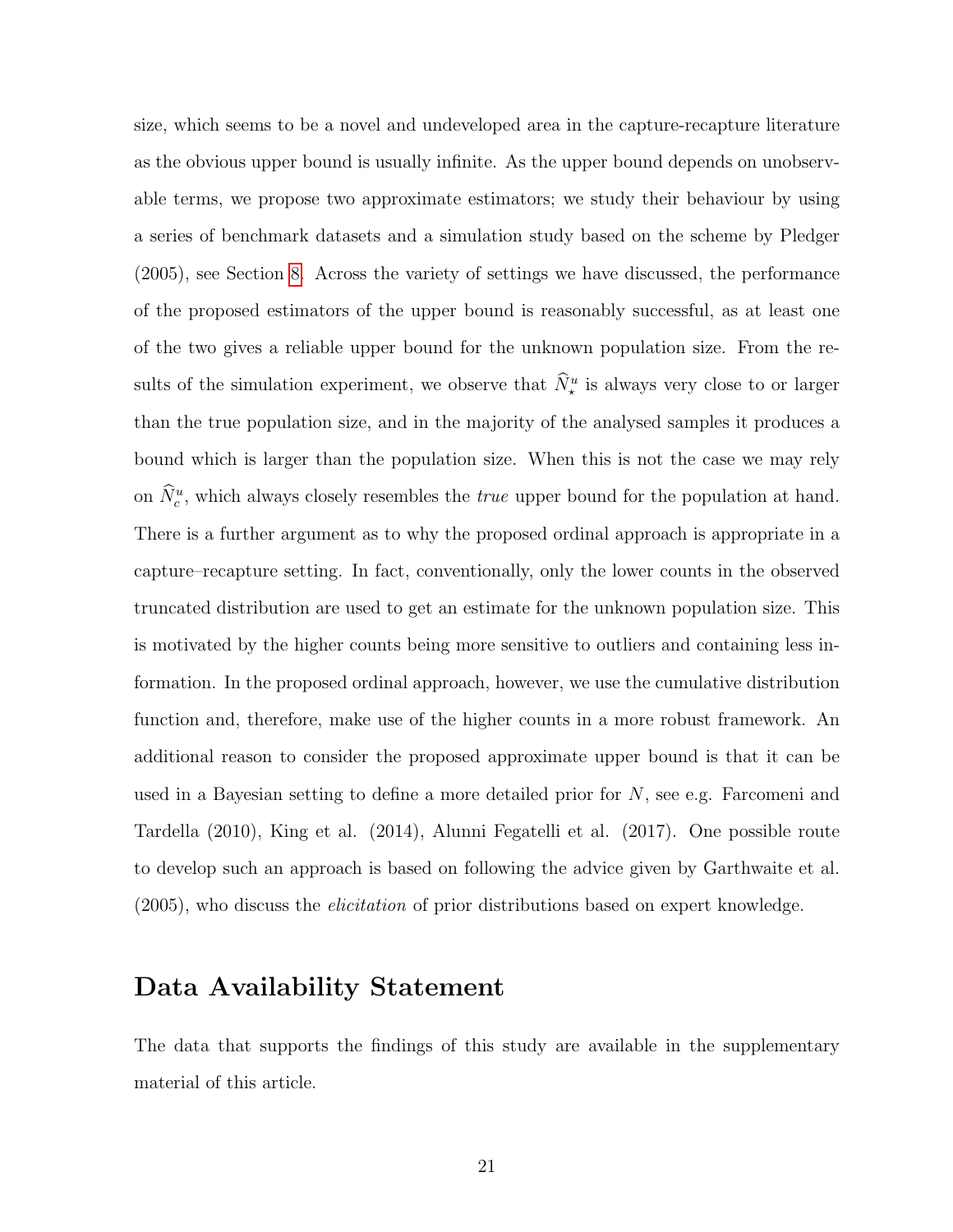### References

- [1] Al Aamri, A. K. (2018). Quantifying the Patterns of Road Traffic Crashes in the Sultanate of Oman: Statistical Evaluation of Aggregate Data from Police Records. PhD Thesis, University of Southampton.
- [2] Alunni Fegatelli, D., Farcomeni, A. and Tardella, L (2017). Bayesian population size estimation with censored counts. In Böhning, D., van der Hejiden, P.G.M. and Bunge, J. (eds.) Capture-Recapture Methods for the Social and Medical Sciences, Chapman and Hall/CRC, New York.
- [3] Böhning, D., Suppawattanabodee, B., Kusolvisitkul, W., and Viwatwongkasem, C. (2004). Estimating the Number of Drug Users in Bangkok 2001: A Capture-Recapture Approach Using Repeated Entries in One List. European Journal of Epidemiology 19, 1075–1083.
- [4] Borchers, D. L., Buckland, S. T. and Zucchini, W. (2004). *Estimating Animal Abun*dance. Closed Populations. Springer Verlag: London.
- [5] Bunge, J. and Fitzpatrick, M. (1993). Estimating the number of species: a review. Journal of the American Statistical Association 88, 364–373.
- [6] Bunge, J., Woodard, L., Böhning, D., Foster, J. A., Connolly, S. and Allen, H. K. (2012). Estimating population diversity with CatchAll. Bioinformatics 28, 1045–1047.
- [7] Carothers, A. D. (1973). Capture–recapture methods applied to a population with unknown parameters. Journal of Animal Ecology 42, 125–146.
- [8] Chao, A. (1984). Nonparametric estimation of the number of classes in a population. Scandinavian Journal of Statistics 11, 265–270.
- [9] Chao, A. (1987). Estimating the population size for capture-recapture data with unequal catchability. Biometrics 43, 783–791.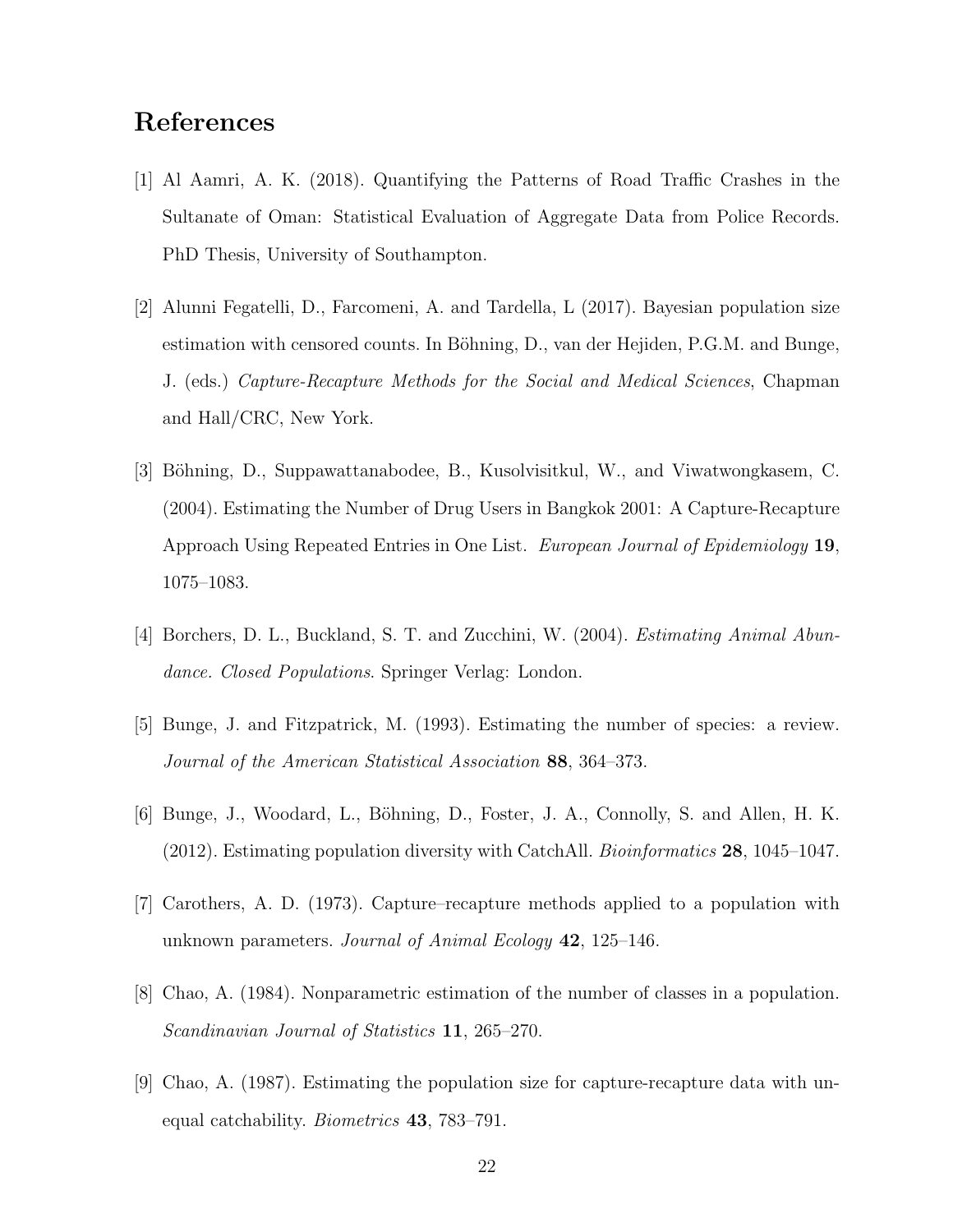- [10] Chao, A. (1989). Estimating population size for sparse data in capture-recapture experiments. Biometrics 45, 427–438.
- [11] Chao, A. (2001). An overview of closed capture-recapture models. Journal of Agricultural, Biological, and Environmental Statistics 6, 158–175.
- [12] Chao, A. Tsay, P. K. Lin, S. -H. Shau, W. -Y. and Chao, D. -Y. (2001). The applications of capture-recapture models to epidemiological data. Statistics in Medicine 20, 3123–3157.
- [13] Edwards, W. R. and Eberhardt, L. L (1967). Estimating cottontail abundance from live trapping data. *Journal of Wildlife Management* **31**, 87–96.
- [14] Efron, B. and Thisted, R. (1976). Estimating the number of unseen species: How many words did Shakespeare know? Biometrika 63, 435–447.
- [15] Eren M. I., Chao A, Hwang W. -H., Colwell R. K. (2012). Estimating the Richness of a Population When the Maximum Number of Classes Is Fixed: A Nonparametric Solution to an Archaeological Problem. *PLoS ONE* 7, e34179.
- [16] Farcomeni, A. and Tardella, L. (2010). Reference Bayesian methods for recapture models with heterogeneity. Test **19**, 187–208.
- [17] Garthwaite, P. H., Kadane, J. B. and O'Hagan, A. (2005). Statistical Methods for Eliciting Probability Distributions. Journal of the American Statistical Association 100, 680–701.
- [18] Heijden, van der, P. G. M., Cruyff, M. J. L. F., Howelingen, van, H. C. (2003). Estimating the size of a criminal population from police records using the truncated Poisson model. *Statistica Neerlandica* 57, 1–16.
- [19] Heijden, van der, P. G. M., Whittaker, J., Cruyff, M., Bakker, B. and Vliet, van der , R. (2012). People born in the Middle East but residing in the Netherlands: Invariant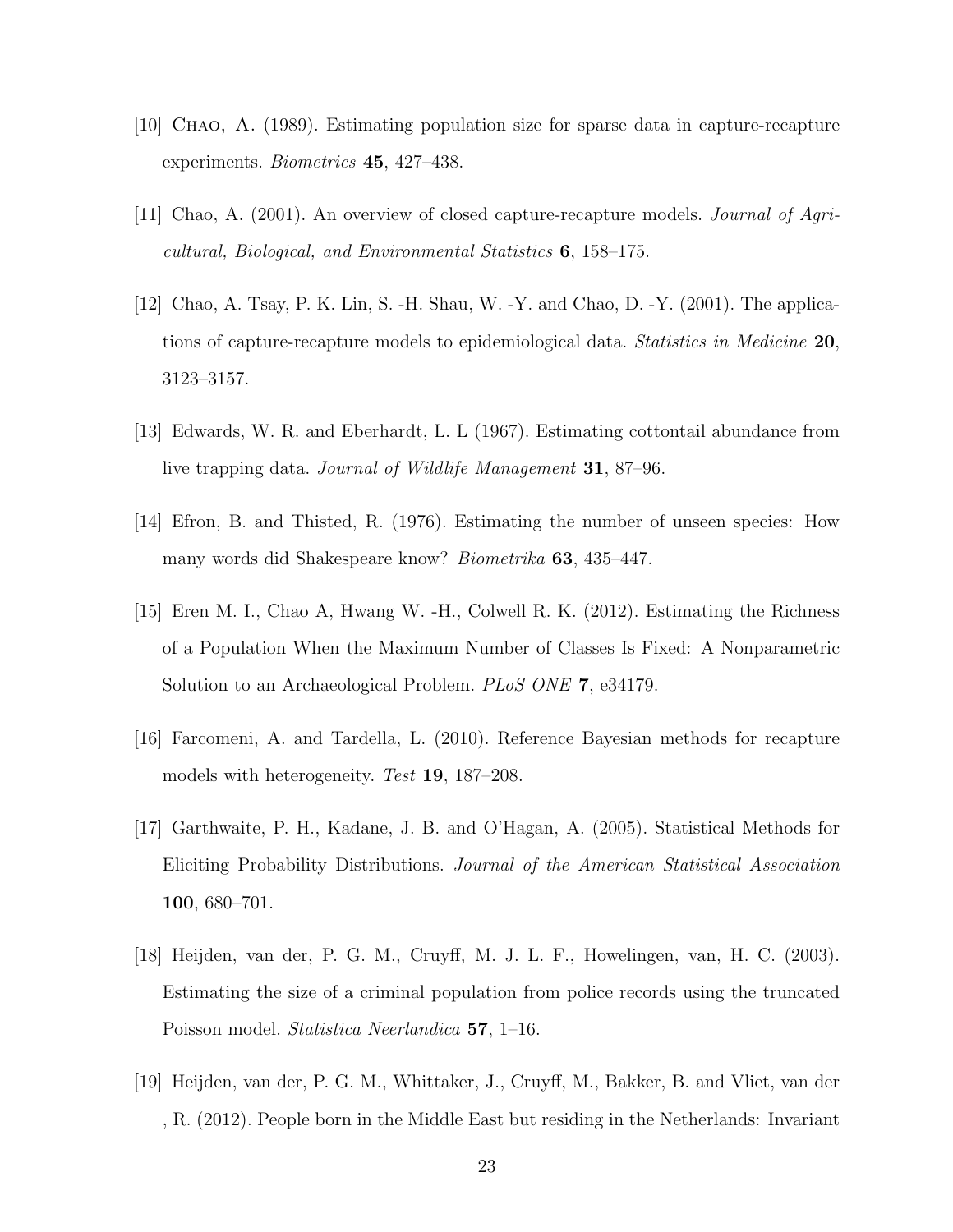population size estimates and the role of active and passive covariates. Annals of Applied Statistics 6, 831–852.

- [20] King, R., Bird, S. M., Overstall, A. M., Hay, G. and Hutchinson, S. J. (2014). Estimating prevalence of injecting drug users and associated heroin-related death rates in England by using regional data and incorporating prior information. Journal of the Royal Statistical Society, Series A 177, 209–236.
- [21] Lanumteang, K. Böhning, D (2011). An extension of Chao's estimator of population size based on the first three capture frequency counts. Computational Statistics and Data Analysis 55, 2302–2311.
- [22] Link, W. A. (2003). Nonidentifiability of population size from capture–recapture data with heterogeneous detection probabilities. *Biometrics* **59**, 1123–1130.
- [23] Liu, G., Rong, G., Zhang, H. and Shan, Q. (2015). The adoption of capture-recapture in software engineering: a systematic literature review. EASE '15 Proceedings of the 19th International Conference on Evaluation and Assessment in Software Engineering, Article No. 15.
- [24] Lloyd, C. J. and Frommer, D. (2004a). Estimating the false negative fraction for a multiple screening test for bowel cancer when negatives are not verified. Australian and New Zealand Journal of Statistics 46, 531–542.
- [25] Lloyd, C. J. and Frommer, D. (2004b). Regression based estimation of the false negative fraction when multiple negatives are unverified. Journal of the Royal Statistal Society, Series C 53, 619–631.
- [26] Lloyd, C. J. and Frommer, D. (2008). An application of multinomial logistic regression to estimating performance of a multiple-screening test with incomplete verification. Journal of the Royal Statistal Society, Series  $C$  57, 89–102.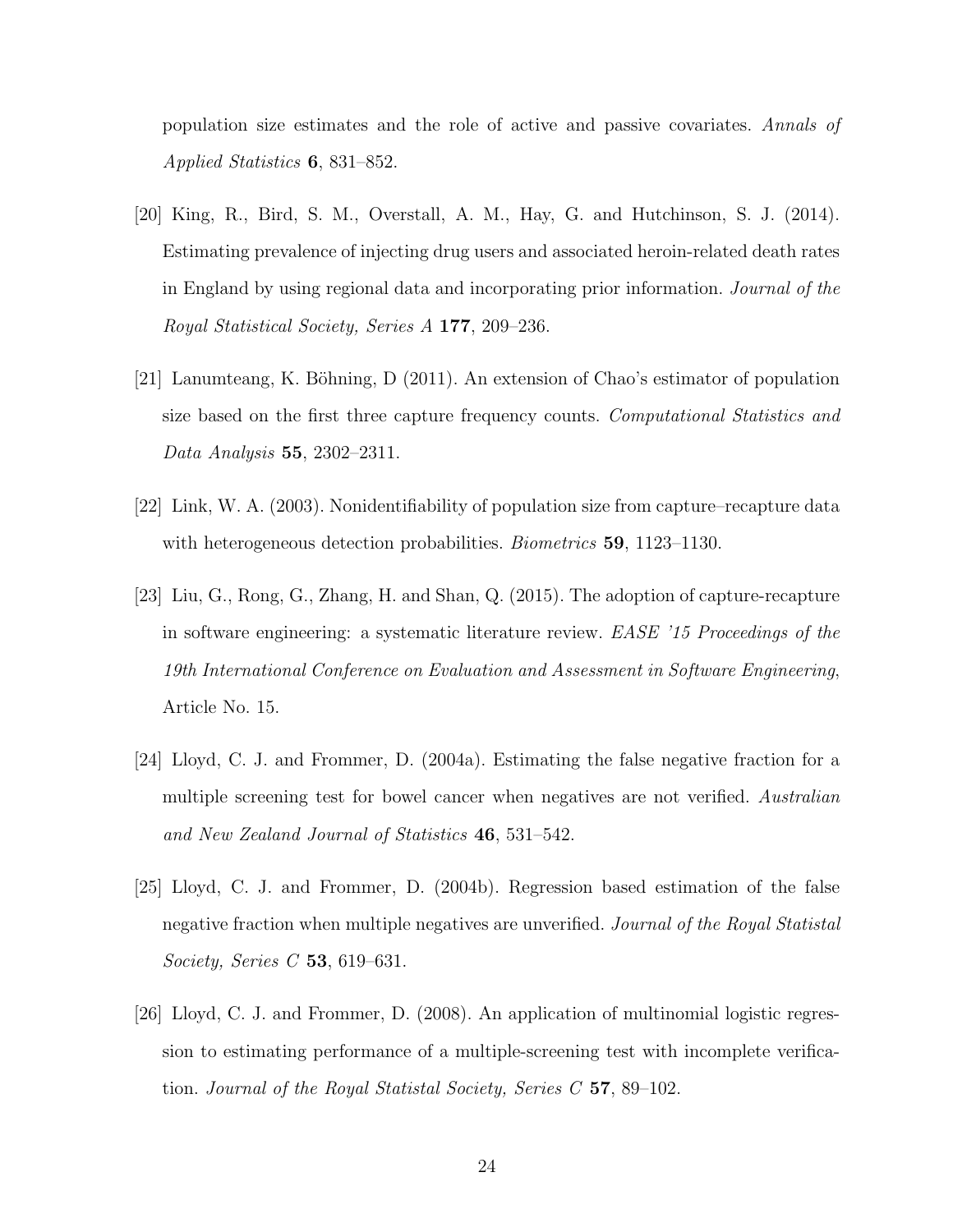- [27] Mao, C. X. (2007). Estimating population sizes for capture–recapture sampling with binomial mixtures. Computational Statistics and Data Analysis 51, 5211–5219.
- [28] Mao, C. X. and Lindsay, B. G. (2007). Estimating the number of classes. Annals of Statistics 35, 917–930.
- [29] Pledger, S. A. (2005). The performance of mixture models in heterogeneous closed population capture-recapture. Biometrics 61, 868–876.
- [30] Rocchetti, I. Bunge, J. Böhning, D. (2011) Population size estimation based upon ratios of recapture probabilities. Annals of Applied Statistics 5, 1512-1533.
- [31] Rocchetti, I., Alfò, M. and Böhning, D. (2014). A regression estimator for mixed binomial capture-recapture data. Journal of Statistical Planning and Inference 145, 165–178.
- [32] Sanathanan, L. (1977). Estimating the size of a truncated sample. Journal of the American Statistical Association **72**, 669–672.
- [33] Software Testing Help. https://www.softwaretestinghelp.com/tips-to-find-validdefects-in-any-application/, accessed January, 27, 2020.
- [34] Wilson, R. M. Collins, M. F. (1992). Capture-recapture estimation with samples of size one using frequency data. *Biometrika* **79**, 543–553.

### Supporting Information

Web appendices and Tables referenced in Sections ?? are available with this paper at the Biometrics website on Wiley Online Library. A simple R code and the analyzed data are given to perform the estimation and the standard error calculation for the approximate estimators of the upper bound.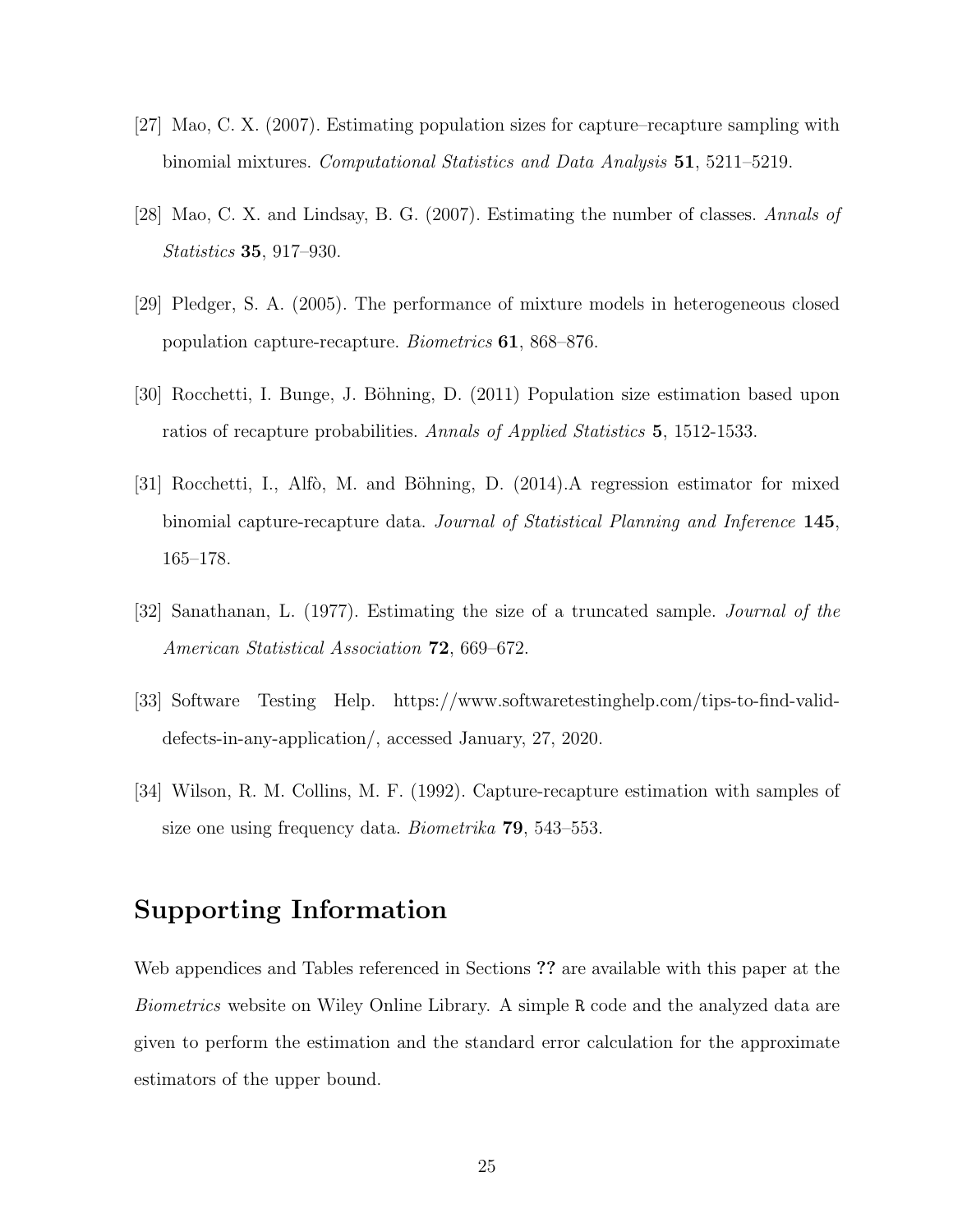## <span id="page-25-0"></span>Tables and Figures

Table 1: Benchmark data. Complete data distribution.

| Dataset    | $n_0$ | n <sub>1</sub> | n <sub>2</sub> | $n_{3}$ | $n_4$ | $n_{5}$  | $n_6$       | $n_7$ | $n_{8}$ | $\, n$ |
|------------|-------|----------------|----------------|---------|-------|----------|-------------|-------|---------|--------|
| Golf       | 88    | 46             | 28             | 21      | 13    | 23       | 14          | 6     | 11      | 162    |
| Sidney     | 22    | 8              | 12             | -16     | - 21  | 12       | - 31        |       |         | 100    |
| Cottontail | 59    | 43             | -16            | 8       | 6     | $\theta$ | $2^{\circ}$ |       |         | 76     |
| Taxicab    | 137   | 142            | 81             | 49      |       |          |             |       |         | 283    |
| Hepatitis  |       | 187            | 56             | 28      |       |          |             |       |         | 271    |

Table 2: Benchmark data. Upper bound estimates for population size N.

<span id="page-25-1"></span>

| Dataset    | $\overline{N}$ | $\widehat{N}^u_\pm$ | $\widehat{N}_{c}^{u}$ | $N^u$ | $b.\mathrm{sd}(\widehat{n}_{0\star}^u)$ | $\operatorname{a.sd}(\widehat{n}_{0\star}^u)$ | $b.\mathrm{sd}(\hat{n}_{0c}^u)$ | $p_{(m-2)}$<br>$p_{(m-1)}$ | $\pi_{(m-2)}$<br>$\pi_{(m-1)}$ |
|------------|----------------|---------------------|-----------------------|-------|-----------------------------------------|-----------------------------------------------|---------------------------------|----------------------------|--------------------------------|
| Golf       | 250            | 313                 | 350                   | 401   | 8.92                                    | 10.91                                         | 23.08                           | 0.96                       | 0.975                          |
| Sidney     | 122            | -69                 | 172                   | 191   | 6.41                                    | 7.26                                          | 14.94                           | 0.826                      | 0.868                          |
| Cottontail | 135            | -51                 | 212                   | 210   | 6.03                                    | 6.99                                          | 16.41                           | 0.973                      | 0.985                          |
| Taxicab    | 420            | 565                 | 691                   | 702   | 12.02                                   | 13.21                                         | 34.42                           | 0.989                      | 0.993                          |
| Hepatitis  | 545            | 543                 | 827                   | 817   | 11.77                                   | 12.45                                         | 23.16                           | 0.897                      | 0.949                          |

Table 3: Oman accident data. Complete data distribution.

<span id="page-25-2"></span>

| Gender        | No injury |       |       |      |      | Mild Moderate Severe Fatal Number of crashes |
|---------------|-----------|-------|-------|------|------|----------------------------------------------|
| Total         | 6790      | 13346 | 9758  | 2226 | 3665 | 35785                                        |
| Male $(\%)$   | 19.9      | 35.8  | -27.0 | 6.5  | 10.9 | 31763                                        |
| Female $(\%)$ | 11.9      | 49.3  | 29.6  | 40   | 5.1  | 4022                                         |

Table 4: Oman accident data. Upper bound estimates for population size N.

<span id="page-25-3"></span>

| Dataset       | $\widetilde{\phantom{m}}$ | $N^u$ | $N^u$ | $\widetilde{\phantom{m}}$<br>$N^u$ | $b \cdot sd(\widehat{n}_{0\star}^u)$ | $\text{a.sd}(\widehat{n}_{0\star}^u)$ | b.sd $(\widehat{n}_{0c}^u)$ | $p_{(m-2)}$<br>$p_{(m-1)}$ | $\pi_{(m-2)}$<br>$\pi_{(m-1)}$ |
|---------------|---------------------------|-------|-------|------------------------------------|--------------------------------------|---------------------------------------|-----------------------------|----------------------------|--------------------------------|
| Crash         | 35785                     | 54325 | 63450 | 61115                              | 118.49                               | 120.88                                | 267.47                      | 0.912                      | 0.931                          |
| Crash(male)   | 31763                     | 47440 | 54969 | 53753                              | 110.27                               | 113.07                                | 244.35                      | 0.906                      | 0.927                          |
| Crash(female) | 4022                      | 6884  | 8535  | 7360                               | 41.28                                | 42.57                                 | 94.24                       | 0.952                      | 0.958                          |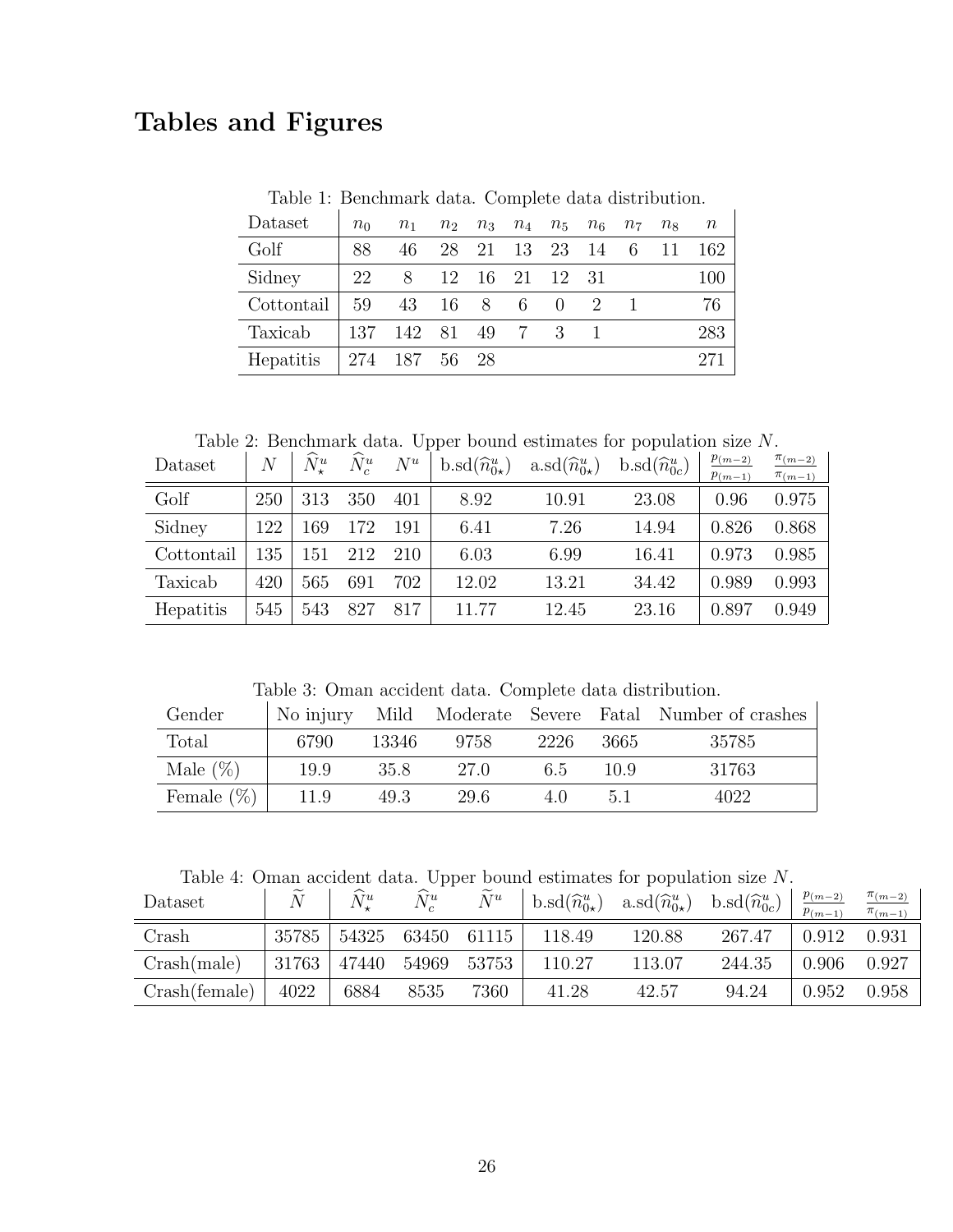

<span id="page-26-0"></span>Figure 1: Benchmark data examples. Successive frequency ratios for the truncated (red stars), completed (blue pluses) and untruncated (black dots) distributions. This figure appears in color in the electronic version of the article, and any mention of color refers to that version.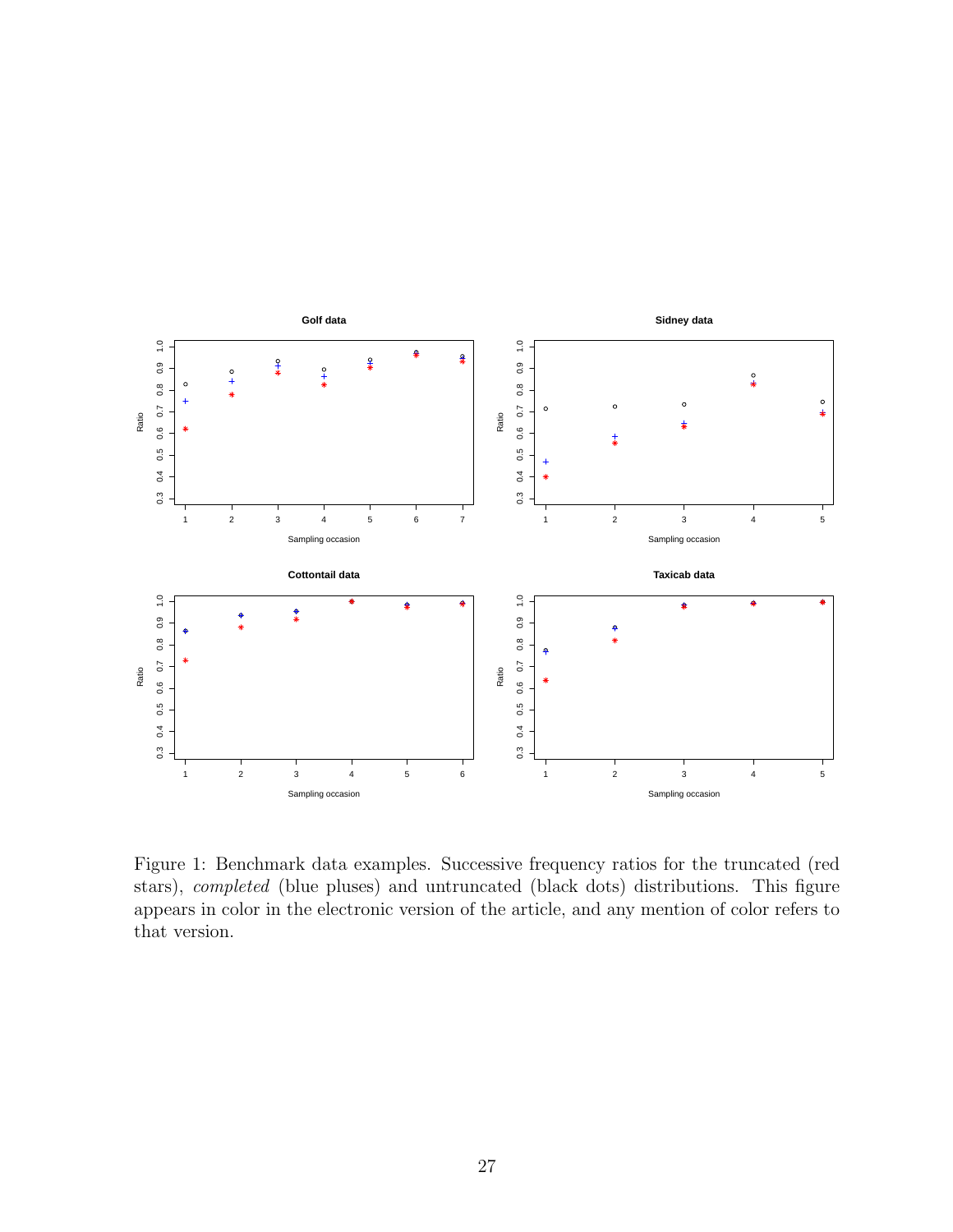<span id="page-27-0"></span>Table 5: Mixing distributions for individual capture probabilities. Mean  $(\mu)$ , variance  $(\sigma^2)$ and skewness coefficient of the mixing distributions,  $\pi$ =component weight,  $\theta$ =componentspecific parameter, from Pledger (2005).

| Mixing                     |                                                               |       |            |      |         |
|----------------------------|---------------------------------------------------------------|-------|------------|------|---------|
| Distribution               | Details                                                       | $\mu$ | $\sigma^2$ | skew | $\pi_0$ |
| Group A                    |                                                               |       |            |      |         |
| A1. Beta                   | B(1.76, 9.99)                                                 | 0.15  | 0.010      | 1.02 | 0.448   |
| A2. Two-point              | $\pi = (0.942, 0.058), \theta = (0.125, 0.552)$               | 0.15  | 0.010      | 3.78 | 0.422   |
| A3. Two-point              | $\pi = (0.5, 0.5), \theta = (0.05, 0.25)$                     | 0.15  | 0.010      | 0.00 | 0.457   |
| A4. Two-point              | $\pi = (0.964, 0.036), \theta = (0.131, 0.669)$               | 0.15  | 0.010      | 5.00 | 0.415   |
| A5. Four-point             | $\pi = (0.4, 0.1, 0.1, 0.4), \theta = (0.05, 0.1, 0.2, 0.25)$ | 0.15  | 0.009      | 0.00 | 0.445   |
| A6. Uniform                | $a = 0, b = 0.3$ on [0, b]                                    | 0.15  | 0.010      | 0.00 | 0.435   |
|                            |                                                               |       |            |      |         |
| Group B                    |                                                               |       |            |      |         |
| B1. Beta                   | B(1.31, 3.94)                                                 | 0.25  | 0.030      | 0.80 | 0.306   |
| B2. Two-point              | $\pi = (0.866, 0.134), \theta = (0.182, 0.690)$               | 0.25  | 0.030      | 2.14 | 0.259   |
| B3. Two-point              | $\pi = (0.5, 0.5), \theta = (0.077, 0.423)$                   | 0.25  | 0.030      | 0.00 | 0.329   |
| B4. Two-point              | $\pi = (0.916, 0.084), \theta = (0.198, 0.822)$               | 0.25  | 0.030      | 3.00 | 0.242   |
| B5. Four-point             | $\pi = (0.4, 0.1, 0.1, 0.4), \theta = (0.06, 0.2, 0.3, 0.44)$ | 0.25  | 0.029      | 0.00 | 0.324   |
| B6. Quadratic              | $f_x = 85.7(x - 0.4)^2$ on $(0.1, 0.6)$                       | 0.26  | 0.030      | 1.04 | 0.265   |
|                            |                                                               |       |            |      |         |
| Group C                    |                                                               |       |            |      |         |
| C1. Beta                   | B(0.49, 2.76)                                                 | 0.15  | 0.030      | 1.54 | 0.550   |
| C <sub>2</sub> . Two-point | $\pi = (0.935, 0.065), \theta = (0.104, 0.807)$               | 0.15  | 0.030      | 3.53 | 0.441   |
| C3. Exponential            | $\lambda = 6$ , truncated to $(0, 1]$                         | 0.16  | 0.030      | 1.68 | 0.479   |
| C <sub>4</sub> . Log       | $f_x = -\log(x)$ on $(0, 1]$                                  | 0.25  | 0.050      | 0.89 | 0.371   |
| C5. Beta mix               | $\pi = (0.5, 0.5), B(0.43, 8.08)$ and $B(9.13, 27.38)$        | 0.15  | 0.015      | 0.27 | 0.492   |
| C6. Beta mix               | $\pi = (0.5, 0.5), B(0.81, 4.57)$ and $B(3.63, 6.74)$         | 0.25  | 0.030      | 0.48 | 0.315   |
|                            |                                                               |       |            |      |         |